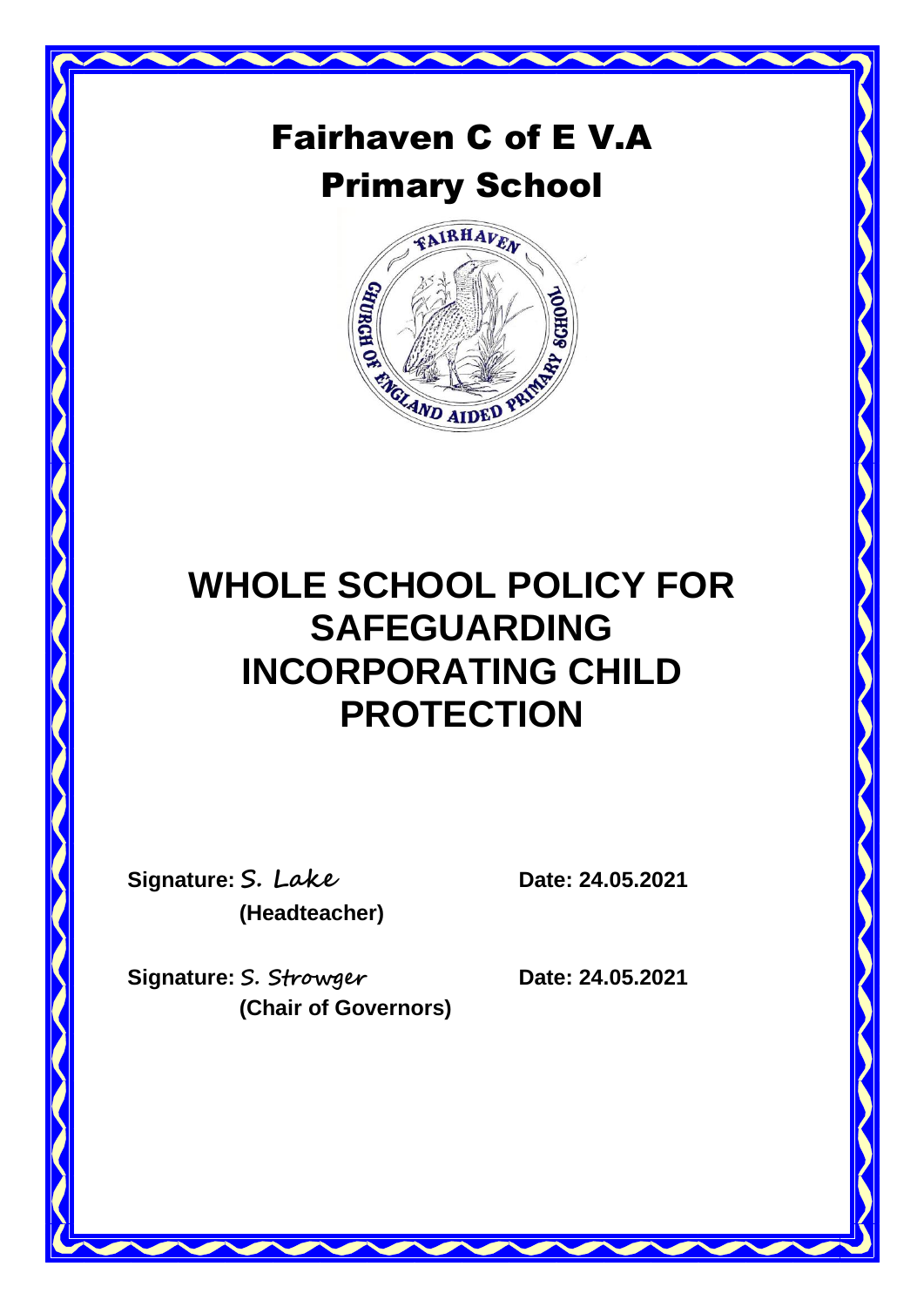# **CONTENTS**

| Page                    |                                                                                |  |
|-------------------------|--------------------------------------------------------------------------------|--|
| $\mathbf{1}$            | <b>Purpose &amp; Aims</b>                                                      |  |
| $\overline{\mathbf{3}}$ | <b>School Ethos</b>                                                            |  |
| $\blacktriangleleft$    | <b>Roles &amp; Responsibilities</b>                                            |  |
| $\overline{7}$          | <b>Training &amp; Induction</b>                                                |  |
| 8                       | <b>Procedures for Managing Concerns</b>                                        |  |
| 9                       | <b>Specific Safeguarding needs</b>                                             |  |
| 12                      | <b>Records and Information Sharing</b>                                         |  |
| 13                      | <b>Working with Parents and Carers</b>                                         |  |
| 14                      | <b>Child Protection Conferences</b>                                            |  |
| 15                      | <b>Safer Recruitment</b>                                                       |  |
| 15                      | <b>Safer Working Practice</b>                                                  |  |
| 16                      | <b>Managing Allegations against Staff</b>                                      |  |
| 17                      | Other relevant policies                                                        |  |
| 17                      | <b>Statutory Framework</b>                                                     |  |
| <b>Appendices</b>       |                                                                                |  |
| $\mathbf{1}$            | <b>Recording forms for reporting concerns</b>                                  |  |
| $\boldsymbol{2}$        | <b>Induction checklist for staff &amp; volunteers</b>                          |  |
| $\overline{\mathbf{3}}$ | <b>Local Safeguarding Referral Procedures</b>                                  |  |
| $\overline{\mathbf{4}}$ | Advice where there are concerns about an adult who works<br>within the setting |  |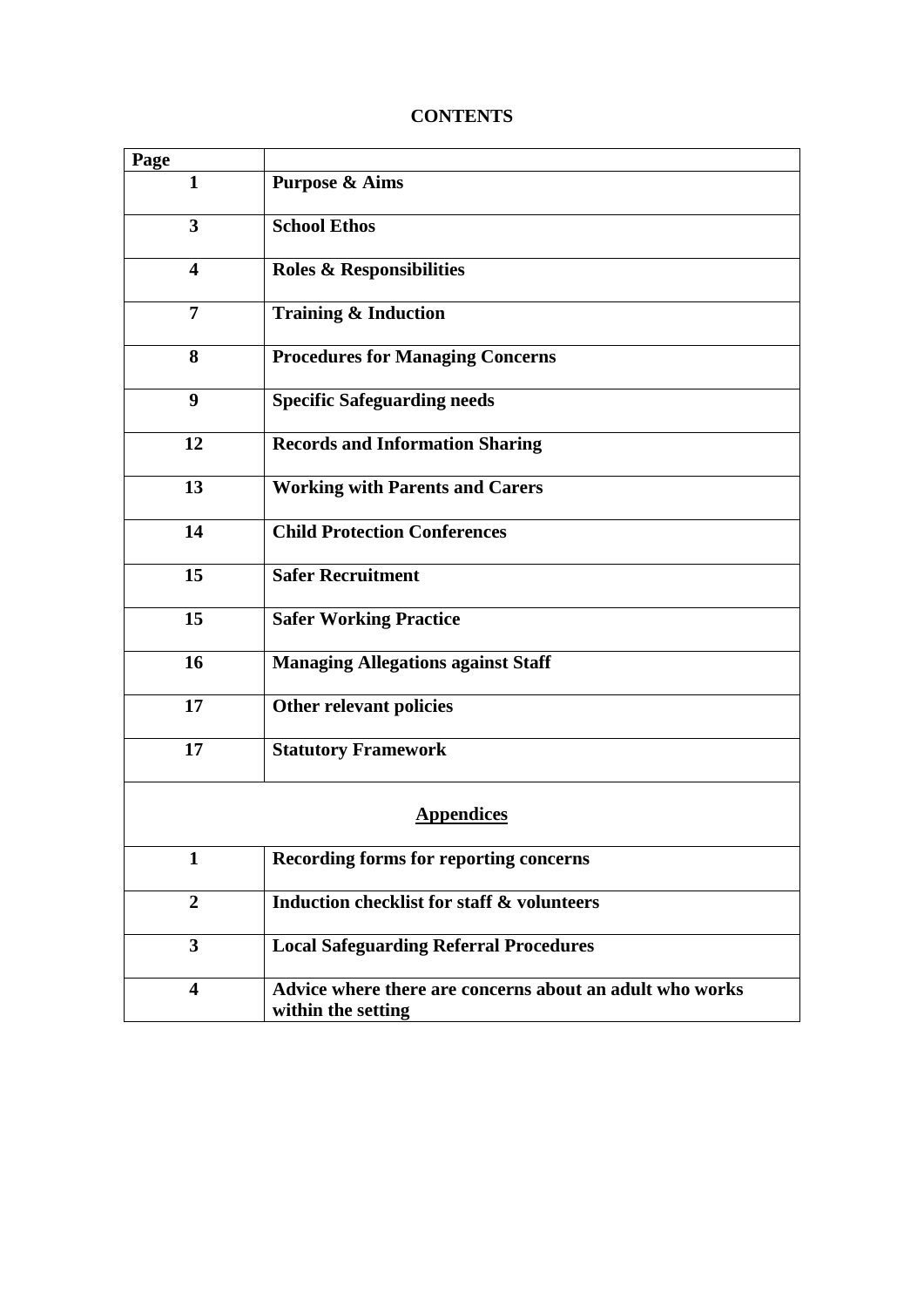## **Vision Statement**

Our Christian school community strives to provide a variety of learning experiences for all our young people. We are here to nurture the gifts God gives us and to celebrate our differences. We encourage our pupils to explore their interests, find their talents, flourish and live life to the full. We want our children to live great lives and ultimately make a difference in the world.

Belief – Friendship – Diversity - Achieve

## **Statement of intent**

Fairhaven CE VA Primary School is committed to safeguarding and promoting the welfare, both physical and emotional, of every pupil both inside and outside of the school premises.

This policy sets out a clear and consistent framework for delivering this promise, in line with safeguarding legislation and statutory guidance.

It will be achieved by:

- Creating a culture of safer recruitment by adopting procedures that help deter, reject or identify people who might pose a risk to children.
- Educating pupils on how to keep safe and to recognise behaviour that is unacceptable.
- Identifying and making provision for any pupil that has been subject to abuse.
- Ensuring that members of the governing body, the Head Teacher and staff members understand their responsibilities under safeguarding legislation and statutory guidance, and are alert to the signs of child abuse and know to refer concerns to the designated safeguarding lead (DSL).
- Ensuring that the Head Teacher and any new staff members and volunteers are only appointed when all the appropriate checks have been satisfactorily completed.

The DSL is Mrs Stephanie Lake. In the absence of the DSL, child protection matters will be dealt with by Mrs Catherine Fleet.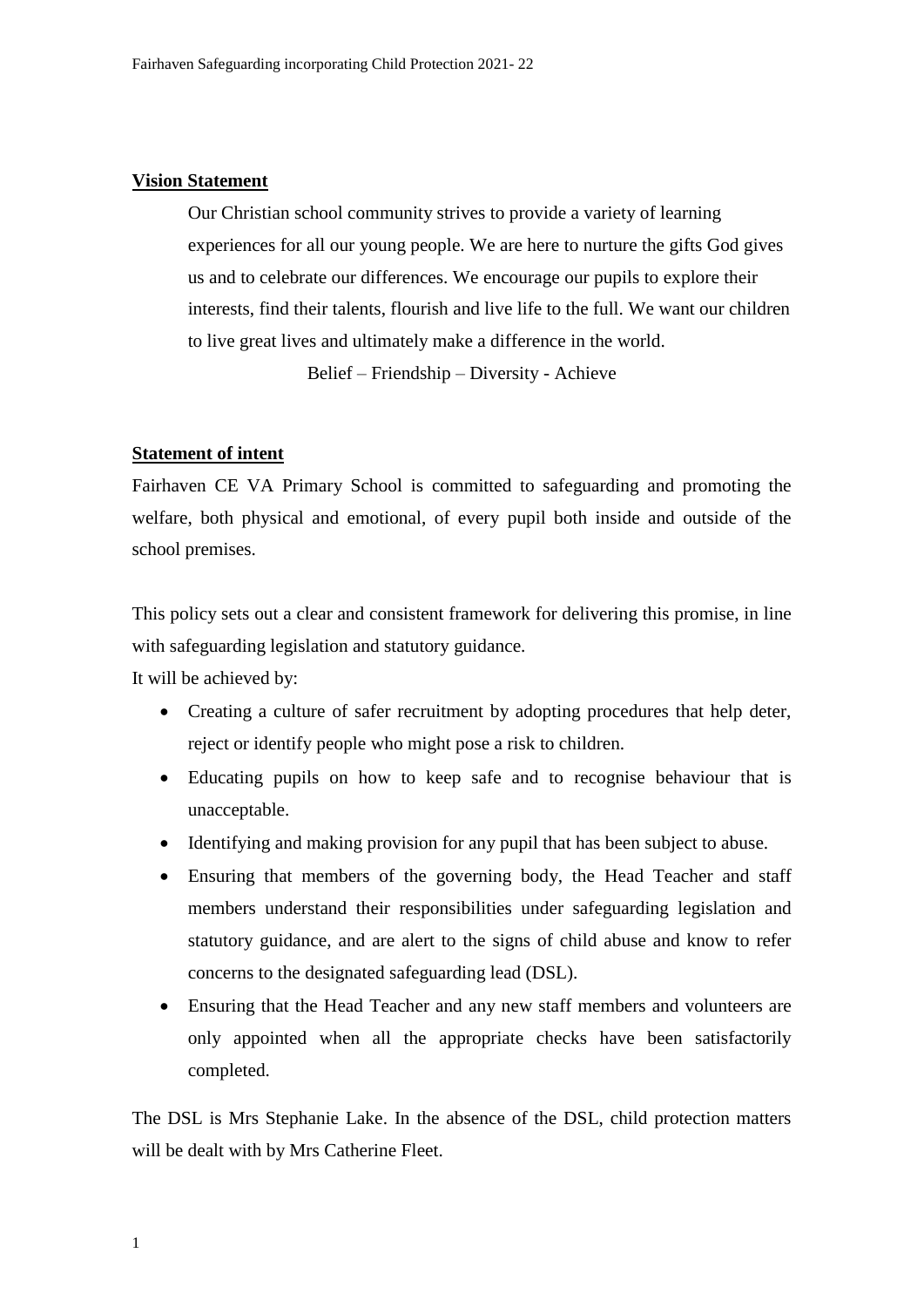# **1. PURPOSE & AIMS**

1.1 The purpose of Fairhaven CE VA Primary School's safeguarding policy is to ensure every child who is a registered pupil at our school is safe and protected from harm. This means we will always work to:

- Protect children and young people at our school from maltreatment;
- Prevent impairment of our children's and young people's mental and physical health or development;
- Ensure that children and young people at our school grow up in circumstances consistent with the provision of safe and effective care;
- Undertake that role so as to enable children and young people at our school to have optimum life chances and enter adulthood successfully.

1.2 This policy will give clear direction to staff, volunteers, visitors and parents about the expected behaviour and our legal responsibility to safeguard and promote the welfare of all children at our school.

1.3 Our school fully recognises the contribution it can make to protect children from harm and supporting and promoting the welfare of all children who are registered pupils at our school. The elements of our policy are prevention, protection and support.

1.4 We recognise that our safeguarding responsibilities are clearly linked to our responsibilities for ensuring that appropriate safeguarding responses are in place for children who are absent from school or who go missing from education, particularly on repeat occasions. The Head Teacher will monitor absent pupils and those who go missing to identify the risk of abuse and neglect including sexual abuse or exploitation and to ensure that appropriate safeguarding responses have been put in place to reduce the risk of future harm.

1.5 This policy applies to all pupils, staff, parents, governors, volunteers and visitors.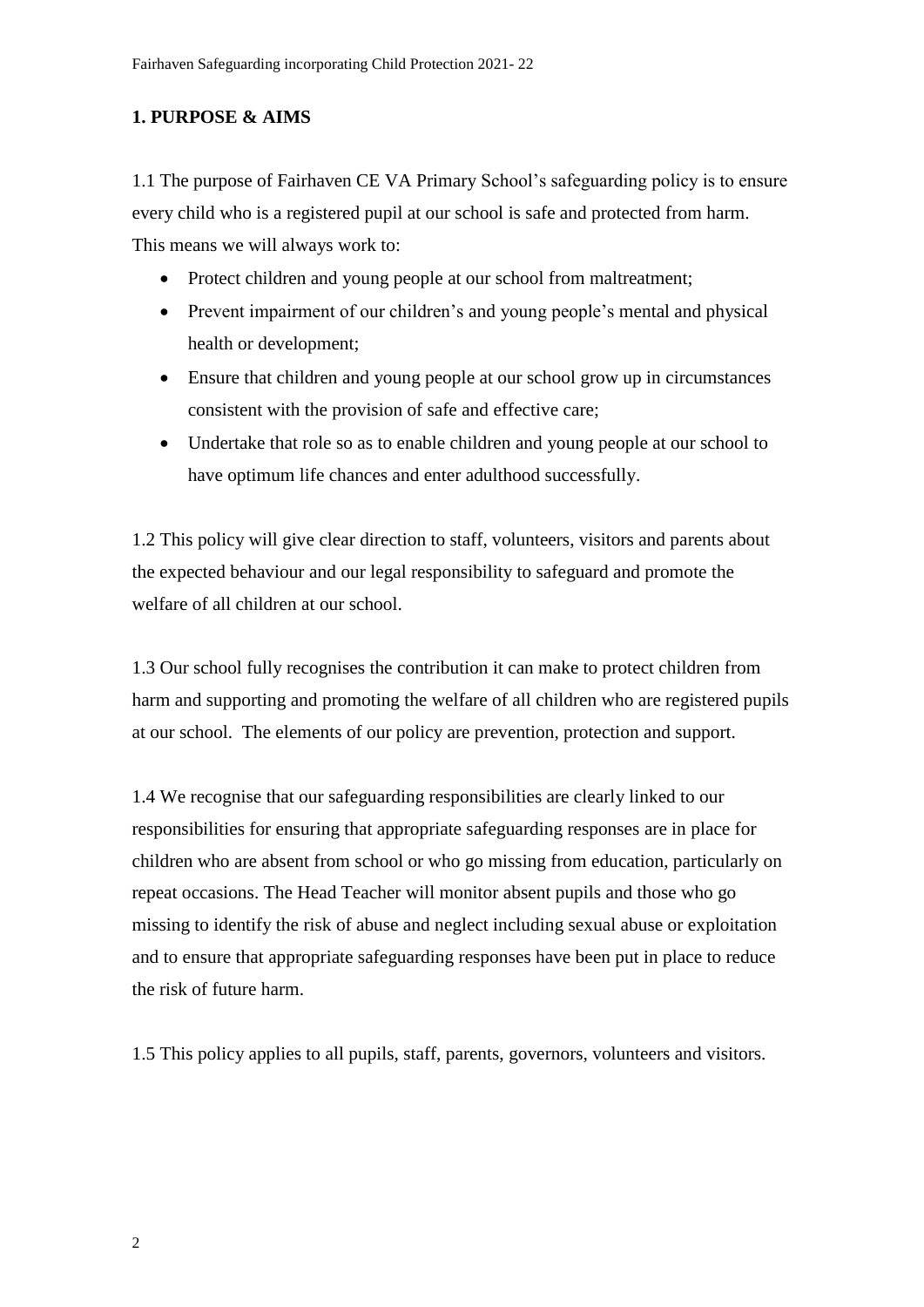

## **Fairhaven Primary School Safeguarding Includes:**

# **2. OUR ETHOS**

2.1 The child's welfare is of paramount importance. Our school will establish and maintain an ethos where pupils feel secure, are encouraged to talk, are listened to and are safe. Children at our school will be able to talk freely to any member of staff at our school if they are worried or concerned about something.

2.2 Everyone who comes into contact with children and their families has a role to play in safeguarding children. We recognise that staff at our school play a particularly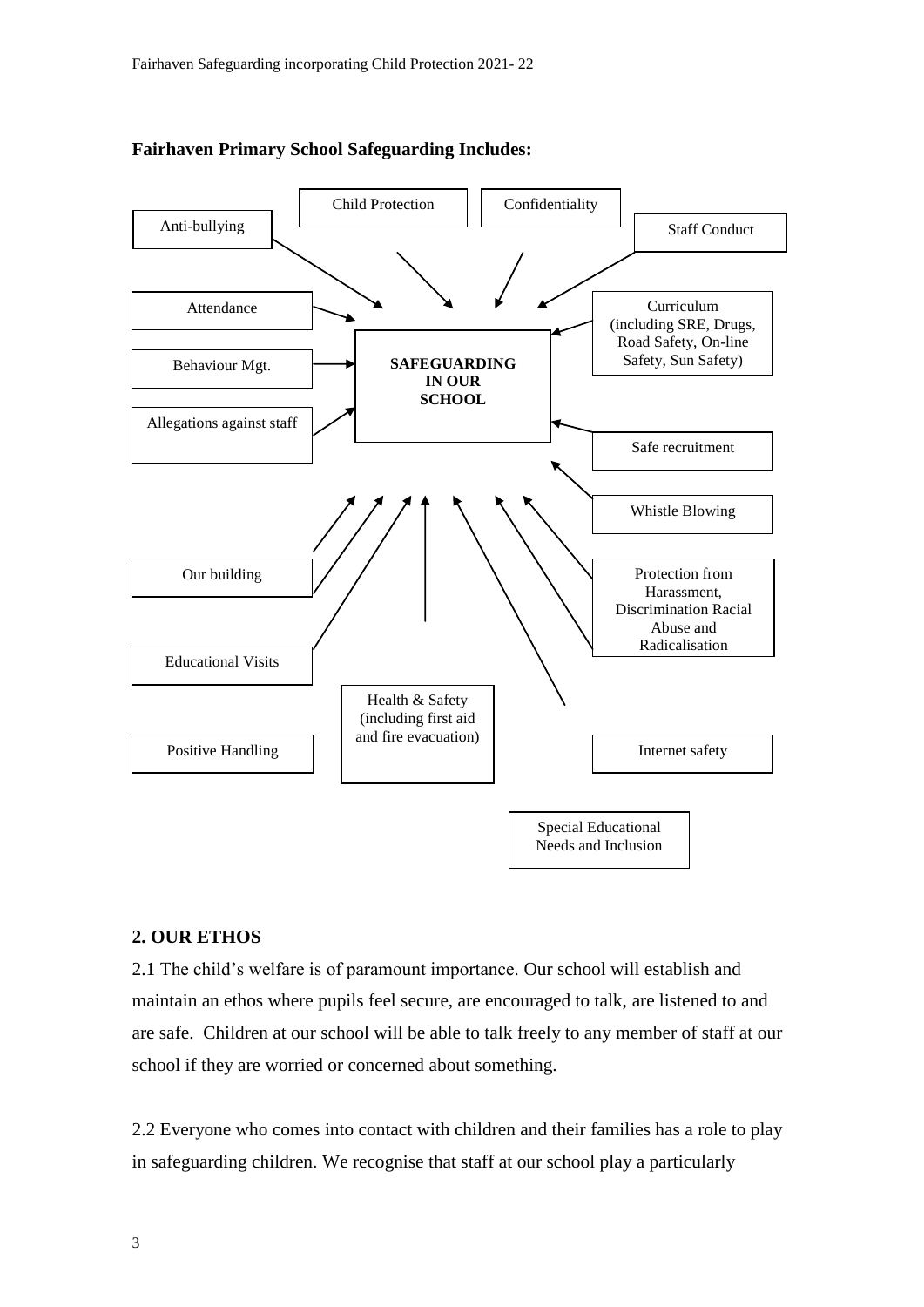important role as they are in a position to identify concerns early and provide help for children to prevent concerns from escalating. **All staff are advised to maintain an attitude of '***it could happen here***' where safeguarding is concerned.** When concerned about the welfare of a child, staff members must always act in the **best interests** of the child.

2.3 All staff and regular visitors will, either through training or induction, know how to recognise indicators of concern, how to respond to a disclosure from a child and how to record and report this information. We will not make promises to any child and we will not keep secrets. Every child will know what the adult will have to do with any information they have chosen to disclose.

2.4 Throughout our curriculum we will provide activities and opportunities for children to develop the skills they need to identify risks and stay safe. It will include covering relevant issues through Relationship Education, Relationships and Sex Education and Health Education. This will also be extended to include material that will encourage our children to develop essential life skills. Teaching pupils about how to stay safe and behave online, including identifying risks and how and when to seek support is crucial. Further information can be found in the DfE guidance 'Teaching [online safety in](https://www.gov.uk/government/publications/teaching-online-safety-in-schools)  [school.'](https://www.gov.uk/government/publications/teaching-online-safety-in-schools) The school's broad and balanced curriculum also includes road and cycling safety, drug education and healthy eating.

2.5 At all times we will work in partnership and endeavour to establish effective working relationships with parents, carers and colleagues from other agencies in line with Working Together to Safeguard Children (2018) and the Norfolk Multi Agency Safeguarding Partnership arrangements.

2.6 As part of our responsibilities for safeguarding and promoting the welfare of children, we will provide a co-ordinated offer of early help when additional needs of children are identified. These may include if a child:

- is disabled and has specific additional needs;
- has special educational needs (whether or not they have a statutory education, health and care plan);
- is a young carer;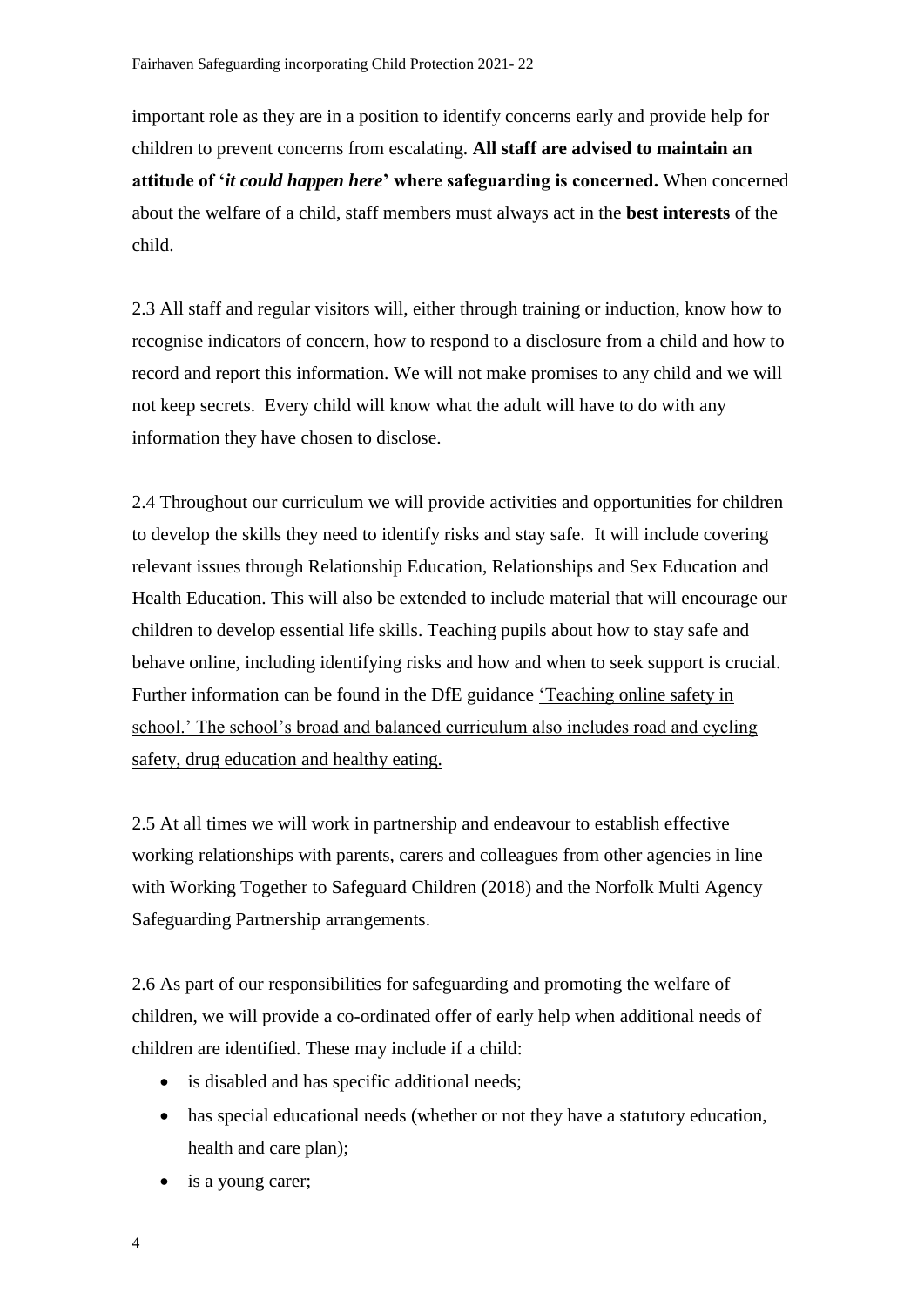- is showing signs of being drawn in to anti-social or criminal behaviour, including gang involvement and association with organised crime groups;
- is frequently missing/goes missing from care or from home;
- is misusing drugs or alcohol themselves:
- is at risk of modern slavery, trafficking or exploitation;
- is in a family circumstance presenting challenges for the child, such as substance abuse, adult mental health problems or domestic abuse;
- has returned home to their family from care;
- is showing early signs of abuse and/or neglect;
- is at risk of being radicalised or exploited;
- is a privately fostered child.

| Role                      | <b>Name</b>            | <b>Contact details</b> |
|---------------------------|------------------------|------------------------|
| <b>Senior Designated</b>  | <b>Stephanie Lake</b>  | 01603 270224           |
| <b>Professional</b>       |                        |                        |
| <b>Alternate SDP</b>      | <b>Catherine Fleet</b> | 01603 270224           |
| <b>Head Teacher</b>       | <b>Stephanie Lake</b>  | 01603 270224           |
| <b>Named Safeguarding</b> | <b>Beth Spaul</b>      | 01603 270224           |
| Governor                  |                        |                        |
| <b>Chair of Governors</b> | <b>Suzy Strowger</b>   | 01603 270546           |

## **3. ROLES AND RESPONSIBILITIES**

3.1 It is the responsibility of *every* member of staff, volunteer and regular visitor to our school to ensure that they carry out the requirements of this procedure and, at all times, work in a way that will safeguard and promote the welfare of all of the pupils at this school. This includes the responsibility to provide a safe environment in which children can learn.

# **The Governing Body**

3.2 The Governing Body of Fairhaven CE VA School is accountable for ensuring the effectiveness of this policy and our compliance with it. They have a duty to ensure that the school complies with its duties under the child protection and safeguarding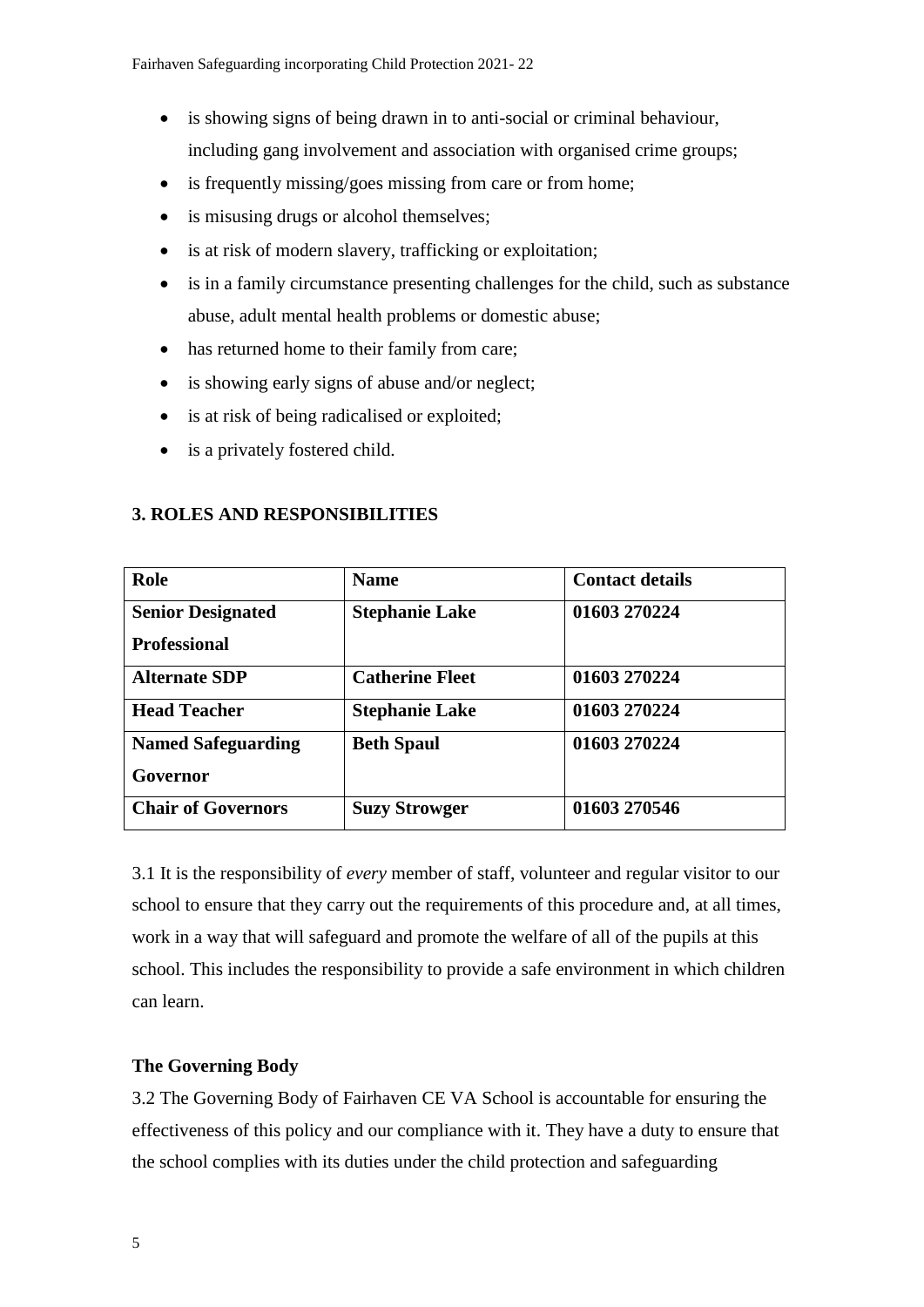legislation. Although our Governing Body takes collective responsibility to safeguard and promote the welfare of our pupils, we also have a named governor who champions safeguarding within the school.

3.3 The Governing Body will ensure that:

- The safeguarding policy is in place and is reviewed annually, is available publicly via our school website and has been written in line with Local Authority guidance and the requirements of the Norfolk Safeguarding Children Partnership's policies and procedures;
- The school contributes to inter-agency working in line with Working Together to Safeguard Children (2018);
- The Head Teacher is designated to take the lead responsibility for safeguarding and child protection and that there is a deputy DSL who is an appropriately trained member to deal with any issues in the absence of the Designated Safeguarding Lead (DSL). There will always be cover for this role. The role will be evidenced explicitly in the role holder's job description.
- All staff receives a safeguarding induction and are provided with a copy of this policy, the staff code of conduct, the behaviour policy and the school's safeguarding response for those pupils who go missing from education as detailed section 6 of this policy.
- All staff undertake appropriate child protection training that is updated annually and on-line safety training;
- Procedures are in place for dealing with allegations against members of staff and volunteers in line with statutory guidance;
- Safer recruitment practices are followed in accordance with the requirements of *['Keeping Children Safe in Education'](https://www.gov.uk/government/publications/keeping-children-safe-in-education--2)* DfE (2020);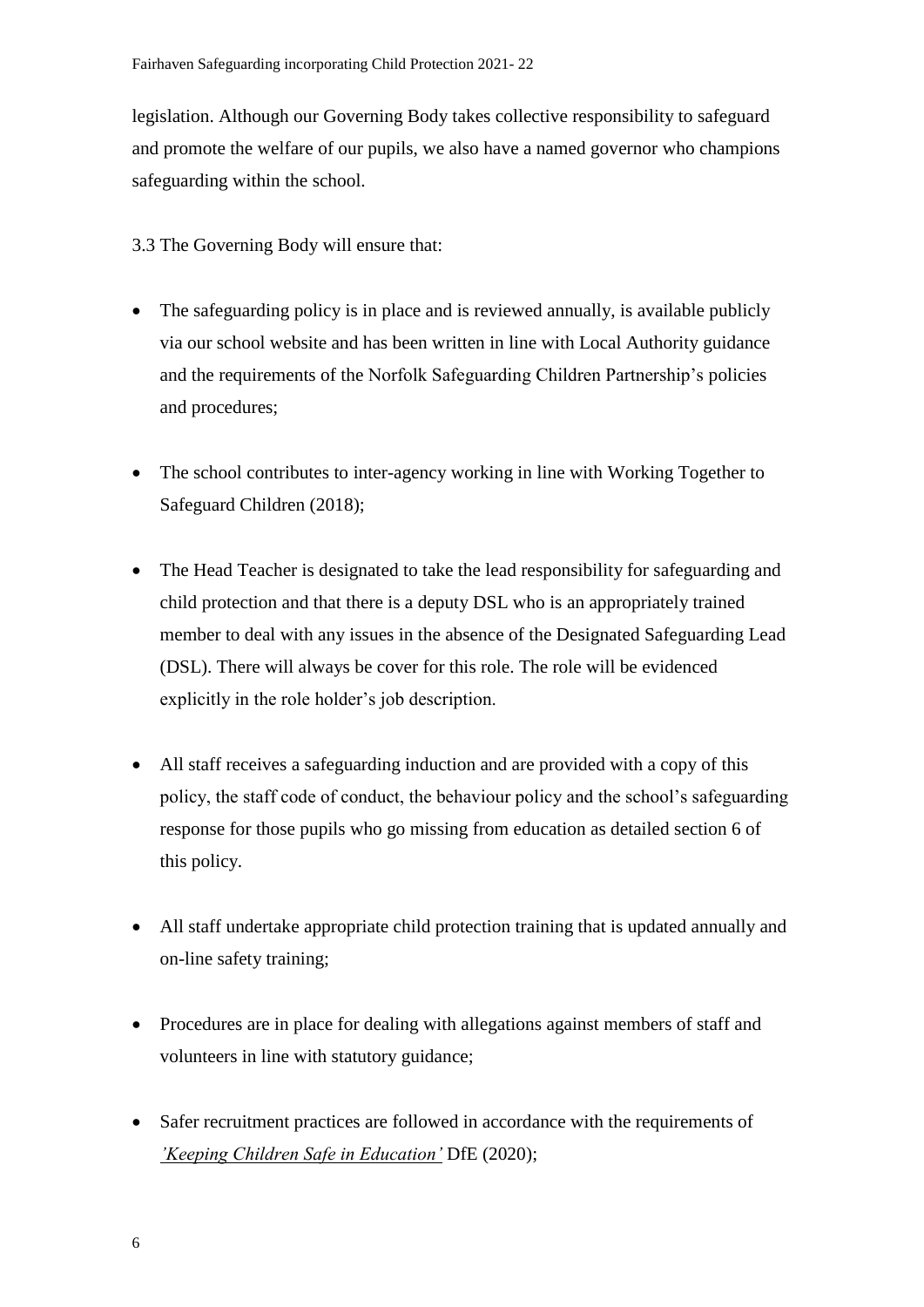- This policy includes detailed information on the procedures and processes to follow regarding peer on peer abuse, the recognition of it and the different forms it may take.
- They remedy without delay any weakness in regard to our safeguarding arrangements that are brought to their attention.

3.4 The governing body will receive a safeguarding report at each meeting that will record the training that has taken place, the number of staff attending and any outstanding training requirements for the school. It will also record all safeguarding activity that has taken place, for example, meetings attended, reports written, training or induction given. It will not identify individual pupils.

# **The Head Teacher**

3.5 At Fairhaven CE VA School the Head Teacher is responsible for:

- Identifying a senior member of staff from leadership team to be the Designated Safeguarding Lead (DSL);
- Identifying alternate members of staff to act as the Designated Safeguarding Lead (DSL) in her absence to ensure there is always cover for the role;
- Ensuring that the policies and procedures adopted by the governing body, particularly concerning referrals of cases of suspected abuse and neglect, are followed by all staff;
- Ensuring that all staff and volunteers feel able to raise concerns about poor or unsafe practice and such concerns are addressed sensitively in accordance with agreed whistle-blowing procedures;
- Liaise with the Local Authority Designated Officer (LADO) in the event of an allegation of abuse being made against a member of staff.

# **The Designated Safeguarding Lead (DSL)**

3.6 The Designated Safeguarding Lead is a senior member of staff, from the leadership team who takes lead responsibility for safeguarding and child protection within our school. The DSL will carry out their role in accordance with the responsibilities outlined in Annex B of *'Keeping Children Safe in Education'.*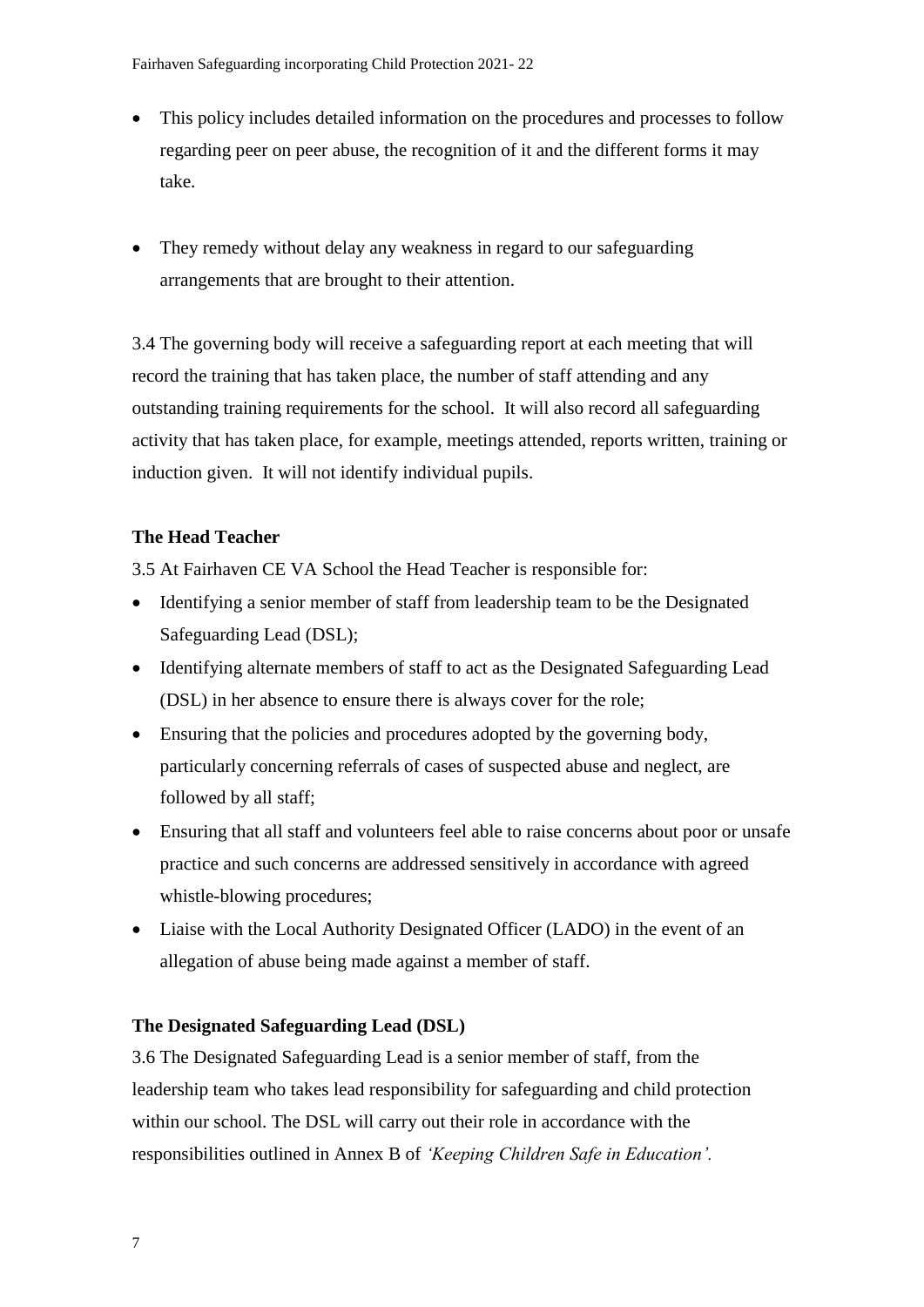- 3.7 The DSL will provide advice and support to other staff on child welfare and child protection matters. Any concern for a child's safety or welfare will be recorded in writing and given to the DSL.
- 3.8 During term time the designated safeguarding lead and or a deputy will always be available (during school hours) for staff in the school to discuss any safeguarding concerns. If in *exceptional* circumstances, a DSL is not available on the school site in person, we will ensure that they are available via telephone and any other relevant media.

3.9 The DSL at Fairhaven Primary School will represent our school at child protection conferences and core group meetings. Through appropriate training, knowledge and experience our DSL will liaise with Children's Services and other agencies where necessary, and make referrals of suspected abuse to Children's Services, take part in strategy discussions and other interagency meetings and contribute to the assessment of children.

3.10 The DSL will maintain written records and child protection files ensuring that they are kept confidential and stored securely.

3.11 The DSL is responsible for ensuring that all staff members and volunteers are aware of our policy and the procedure they need to follow. They will ensure that all staff, volunteers and regular visitors have received appropriate child protection information during induction and have been trained within the school to the agreed school's [safeguarding training pack](http://www.schools.norfolk.gov.uk/behaviour-and-safety/safeguarding/training/ncc096606) provided by Children's Services.

3.12 The DSL will obtain details of the Local Authority Personal Advisor appointed to guide and support a child who is a care leaver.

3.13 We recognise that a child's experiences of adversity and trauma can leave them vulnerable to further harm, as well as educationally disadvantaged in facing barriers to attendance, learning, behaviour and mental health. The DSL will use the information that they hold about children with a social worker to make decisions in the best interests of the child's safety, welfare and help promote educational outcomes. The DSL will ensure that staff, know who these children are, understand their academic progress and attainment and maintain a culture of high aspirations for this cohort; supporting teaching staff to identify the challenges that children in this group might face and the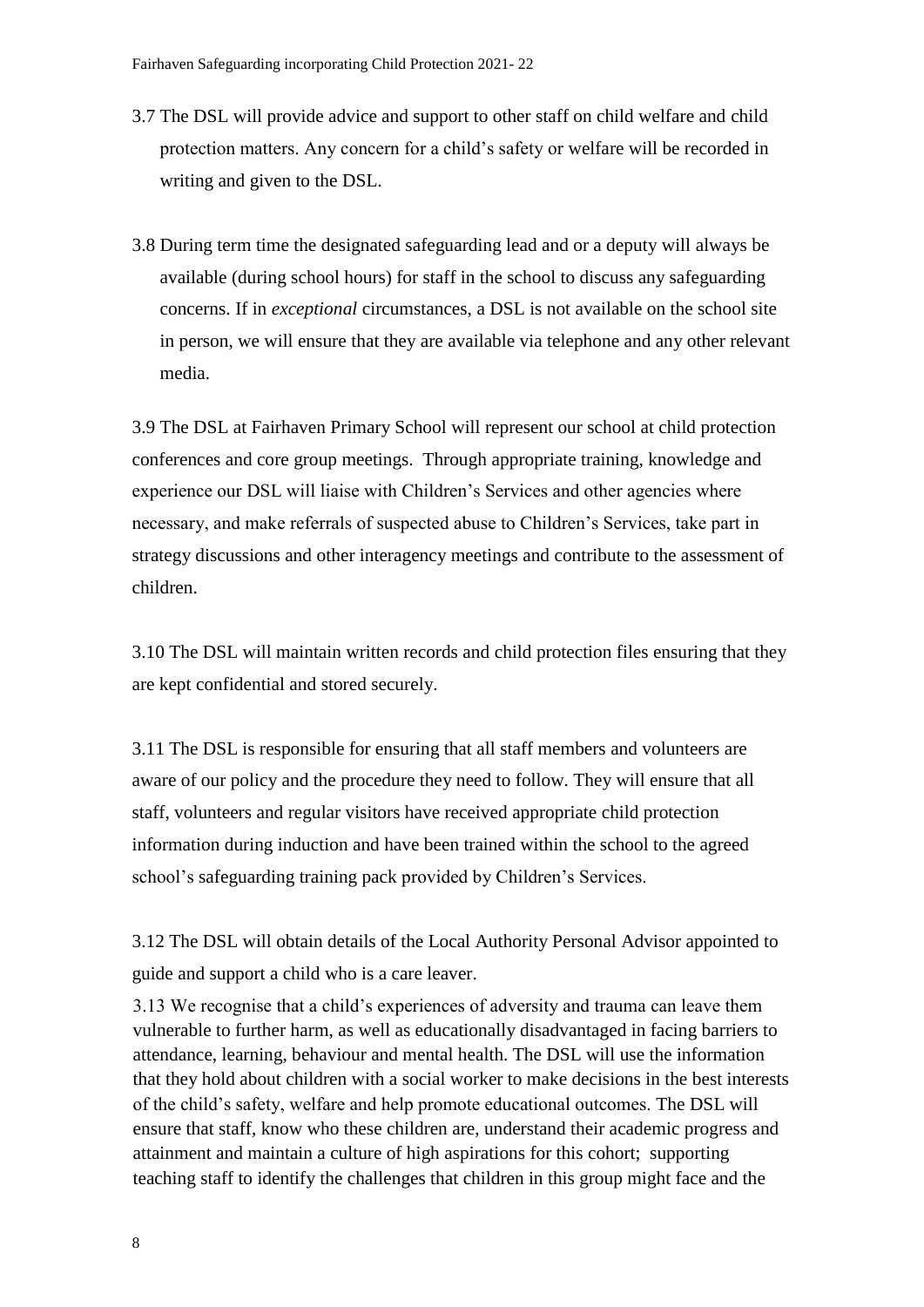additional academic support and adjustments that they could make to best support these children.

#### **4. TRAINING & INDUCTION**

4.1 When new staff join our school they will be informed of the safeguarding arrangements in place. They will be given a copy of our school's safeguarding policy along with the staff code of conduct, Part one and Annex A of '*Keeping Children Safe in Education*' and told who our Designated Safeguarding Lead (DSL) and Deputy DSL are. They will also receive a copy of the behaviour policy and the school's response to children who go missing from education – this information is included in section 6 of this policy. All staff are expected to read these key documents. They will also be provided with the recording form, given information on how to complete it and who to pass it to.

4.2 Every new member of staff or volunteer will receive safeguarding training during their induction period within three weeks of joining the school. This programme will include information relating to signs and symptoms of abuse, how to manage a disclosure from a child, how to record, the processes for referral to Children's Services and the statutory assessments under Section 17 and Section 47 as well as the remit of the role of the Designated Safeguarding Lead (DSL). The training will also include information about whistle-blowing in respect of concerns about another adult's behaviour and suitability to work with children. Staff will also receive on-line safety training as this is part of the overarching safeguarding approach of our school.

4.3 In addition to the safeguarding induction, we will ensure that mechanisms are in place to assist staff to understand and discharge their role and responsibilities as set out in Part one of '*Keeping Children Safe in Education'*. In order to achieve this we will ensure that:

- all members of staff will undertake appropriate safeguarding training on an annual basis we will evaluate the impact of this training;
- all staff members receive regular safeguarding and child protection updates (for example, via email, e-bulletins, staff meetings), as required, but at least annually, to provide them with relevant skills and knowledge to safeguard children effectively;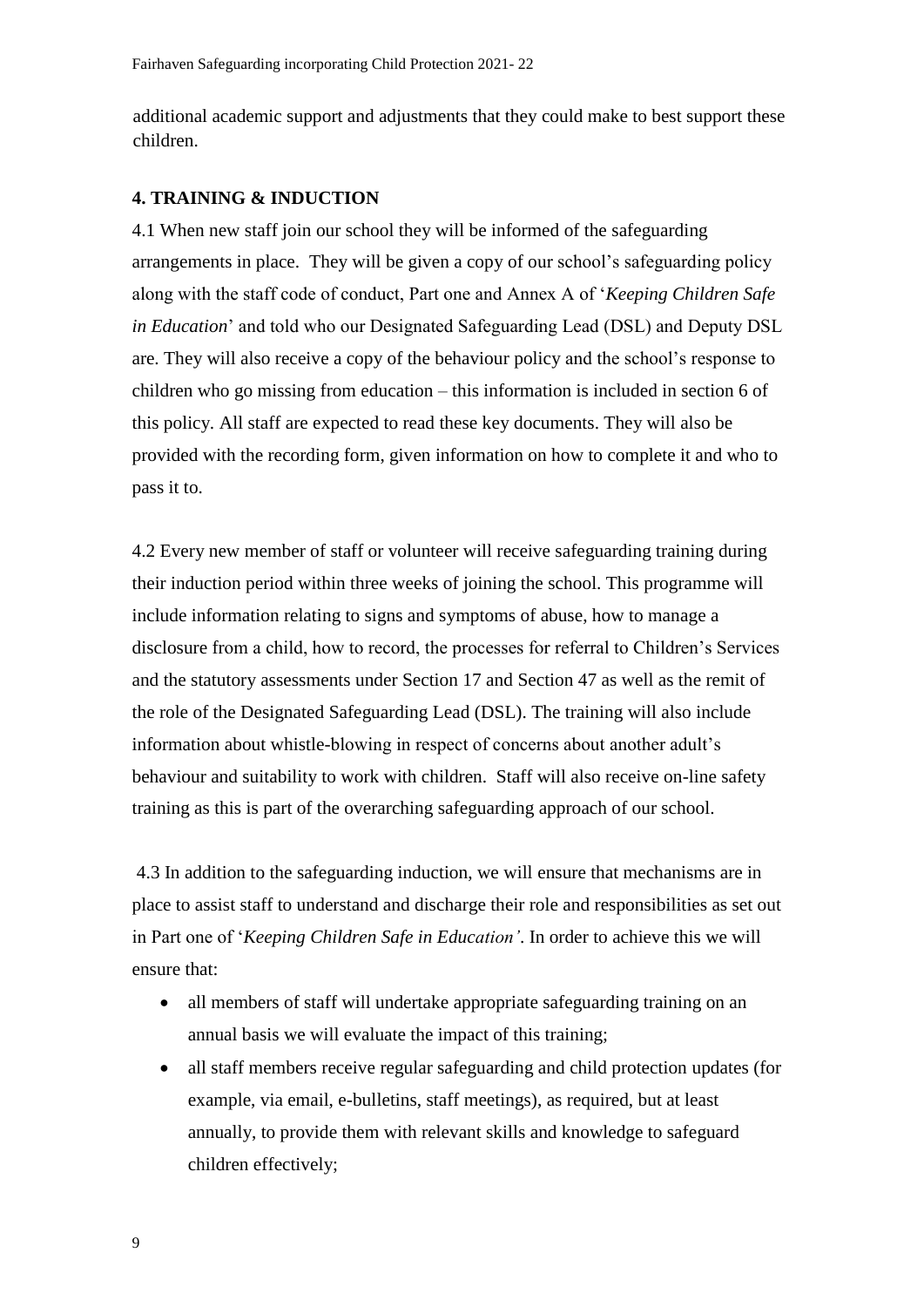- Safeguarding is an agenda item for regular staff meetings.
- Staff are set training scenarios to ensure that all staff can implement the school's policy and procedures correctly and confidently.

4.4 All regular visitors, temporary staff and volunteers to our school will be given a set of our safeguarding procedures; they will be informed of whom our DSL and alternate staff members are and what the recording and reporting system is. (See Appendix 2). There are posters displayed in entrance identifying DSL.

4.5 The DSL, the alternate designated member of staff and any other senior member of staff who may be in a position of making referrals or attending child protection conferences or core groups will attend one of the multi-agency training courses organised by Norfolk Safeguarding Children's Partnership at least once every three years. The DSL and alternate will attend Designated Safeguarding Lead (DSL) training provided by the Local Authority every two years. In addition to formal training, DSL will ensure that they update their knowledge and skills at regular intervals, but at least annually, to keep up with any developments relevant to their role. They will do this by accessing e-courier bulletins and attending local safeguarding network groups. Information is disseminated to staff during staff meetings.

4.6 Our governing body will also undertake appropriate training to ensure they are able to carry out their duty to safeguard all of the children at our school. Training for Governors to support them in their safeguarding role is available from [Norfolk](http://www.schools.norfolk.gov.uk/school-management/governors/index.htm)  [Governor Services.](http://www.schools.norfolk.gov.uk/school-management/governors/index.htm)

<https://www.schools.norfolk.gov.uk/School-management/Governors/index.htm>

4.7 We actively encourage all of our staff to keep up to date with the most recent local and national safeguarding advice and guidance; Annex A of '*Keeping Children Safe in Education*' (2019) provides links to guidance on specific safeguarding issues such as Child Sexual Exploitation and Female Genital Mutilation. In addition, local guidance can be accessed via Norfolk Safeguarding Children Partnership at and within the Safeguarding Section of the Norfolk Schools website: [http://www.schools.norfolk.gov.uk/safeguarding.](http://www.schools.norfolk.gov.uk/safeguarding)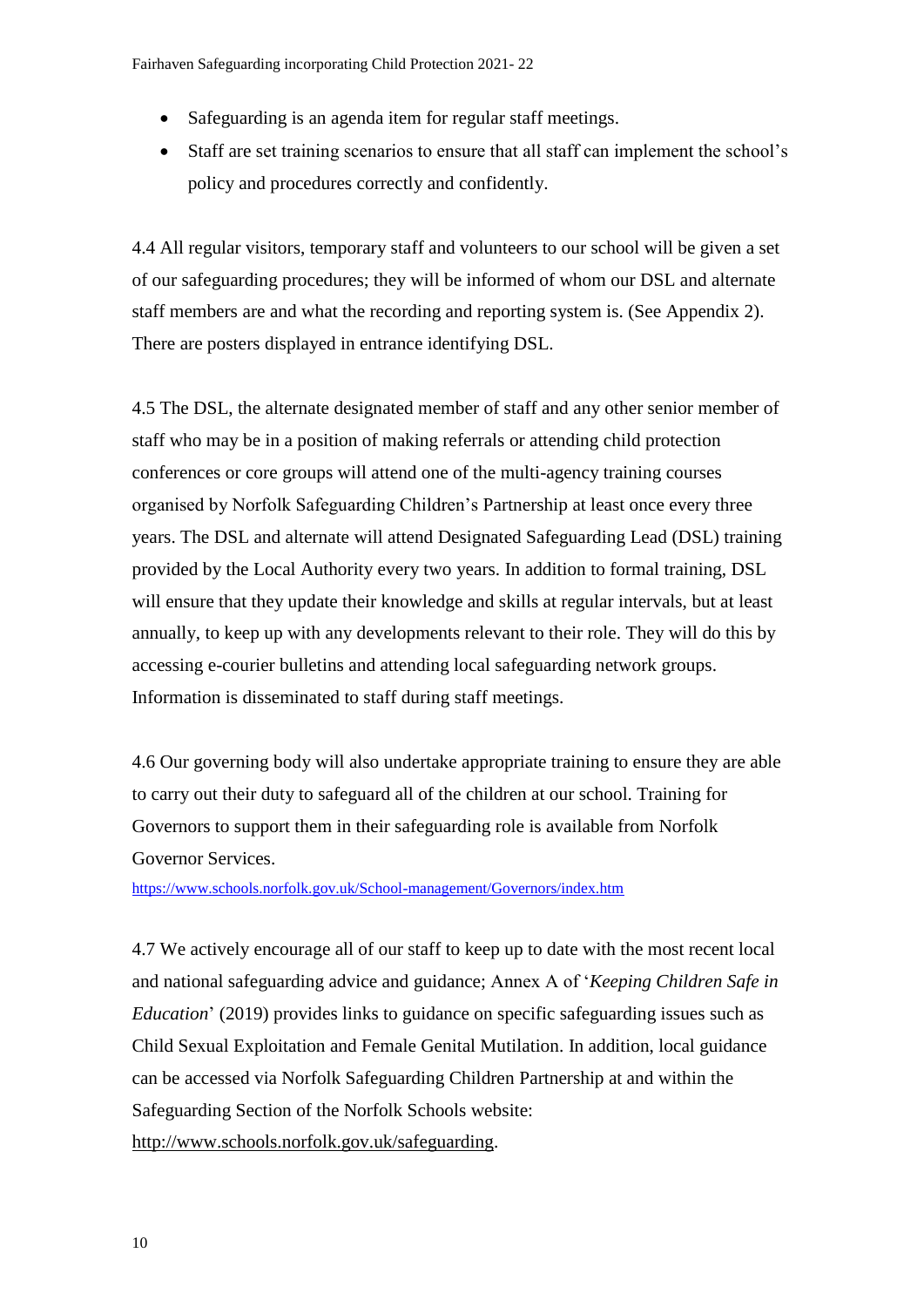## **5. PROCEDURES FOR MANAGING CONCERNS**

5.1 Fairhaven CE VA Primary School adheres to child protection procedures that have been agreed locally through the Norfolk Children's Safeguarding Partnership. Where we identify children and families in need of support, we will carry out our responsibilities in accordance with [Norfolk Local Assessment Protocol](http://www.norfolklscb.org/about/policies-procedures/3-2-norfolk-local-assessment-protocol/) and the [Norfolk](http://www.norfolklscb.org/wp-content/uploads/2015/12/norfolk_thresh_guide.pdf)  [Threshold Guidance.](http://www.norfolklscb.org/wp-content/uploads/2015/12/norfolk_thresh_guide.pdf)

5.2 Every member of staff including volunteers working with children at our school are advised to maintain an attitude of '*it could happen here'* where safeguarding is concerned. When concerned about the welfare of a child, staff members should always act in the interests of the child and have a responsibility to take action as outlined in this policy.

5.3 All staff are encouraged to report any concerns that they have and not see these as insignificant. On occasions, a referral is justified by a single incident such as an injury or disclosure of abuse. More often however, concerns accumulate over a period of time and are evidenced by building up a picture of harm over time; this is particularly true in cases of emotional abuse and neglect. In these circumstances, it is crucial that staff record and pass on concerns in accordance with this policy immediately to allow the DSL to build up a picture and access support for the child at the earliest opportunity. A reliance on memory without accurate and contemporaneous records of concern could lead to a failure to protect.

5.4 It is *not* the responsibility of school staff to investigate welfare concerns or determine the truth of any disclosure or allegation. All staff, however, have a duty to recognise concerns and pass the information on in accordance with the procedures outlined in this policy.

5.5 The Designated Safeguarding Lead (DSL) should be used as a first point of contact for concerns and queries regarding any safeguarding concern in our school. Any member of staff or visitor to the school who receives a disclosure of abuse or suspects that a child is at risk of harm must report it immediately to the DSL or, if unavailable, to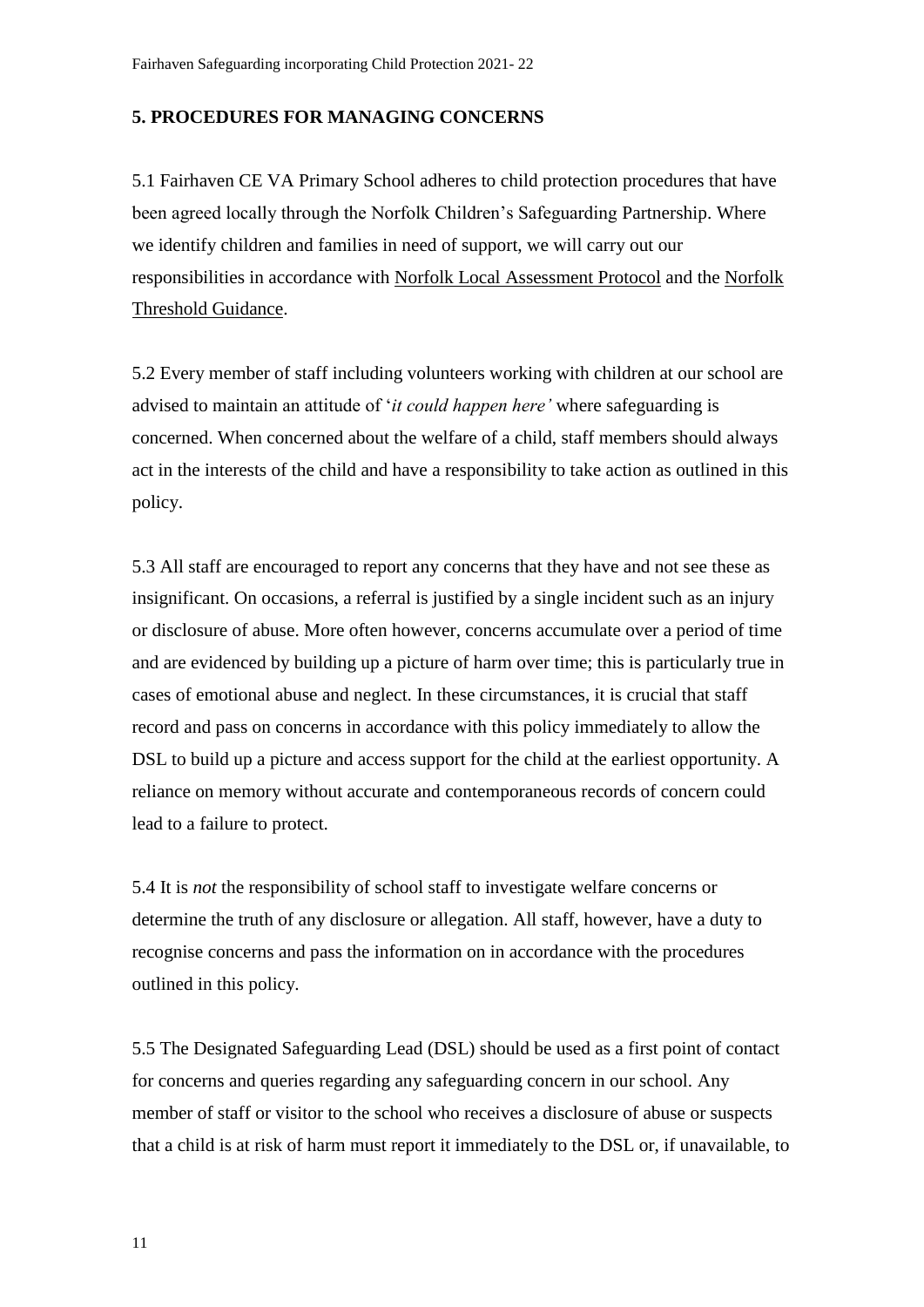the alternate designated person. In the absence of either of the above, the matter should be brought to the attention of the most senior member of staff.

5.6 All concerns about a child or young person should be reported without delay and recorded in writing using the agreed template (see Appendix 1).

5.7 Following receipt of any information raising concern, the DSL will consider what action to take and seek advice from Children's Services as required. All information and actions taken, including the reasons for any decisions made, will be fully documented.

5.8 All referrals will be made in line with Norfolk Children's Services procedures as outlined in Appendix 3.

5.9 If, at any point, there is a risk of immediate serious harm to a child a referral should be made to Norfolk's Children Advise and Duty Service (CADS) immediately. Anybody can make a referral in these circumstances. If the child's situation does not appear to be improving the staff member with concerns should press for reconsideration by raising concerns again with the Head Teacher. Concerns should always lead to help for the child at some point.

5.10 Staff should always follow the reporting procedures outlined in this policy in the first instance. However, they may also share information directly with CADS, or the police if:

- the situation is an emergency and the Head Teacher or Deputy DSL unavailable;
- they are convinced that a direct report is the only way to ensure the pupil's safety.

5.11 Any member of staff who does not feel that concerns about a child have been responded to appropriately and in accordance with the procedures outlined in this policy should raise their concerns with the Head Teacher or the Chair of Governors. If any member of staff does not feel the situation has been addressed appropriately at this point should contact Norfolk CADS directly with their concerns.

## **6. Specific Safeguarding Issues**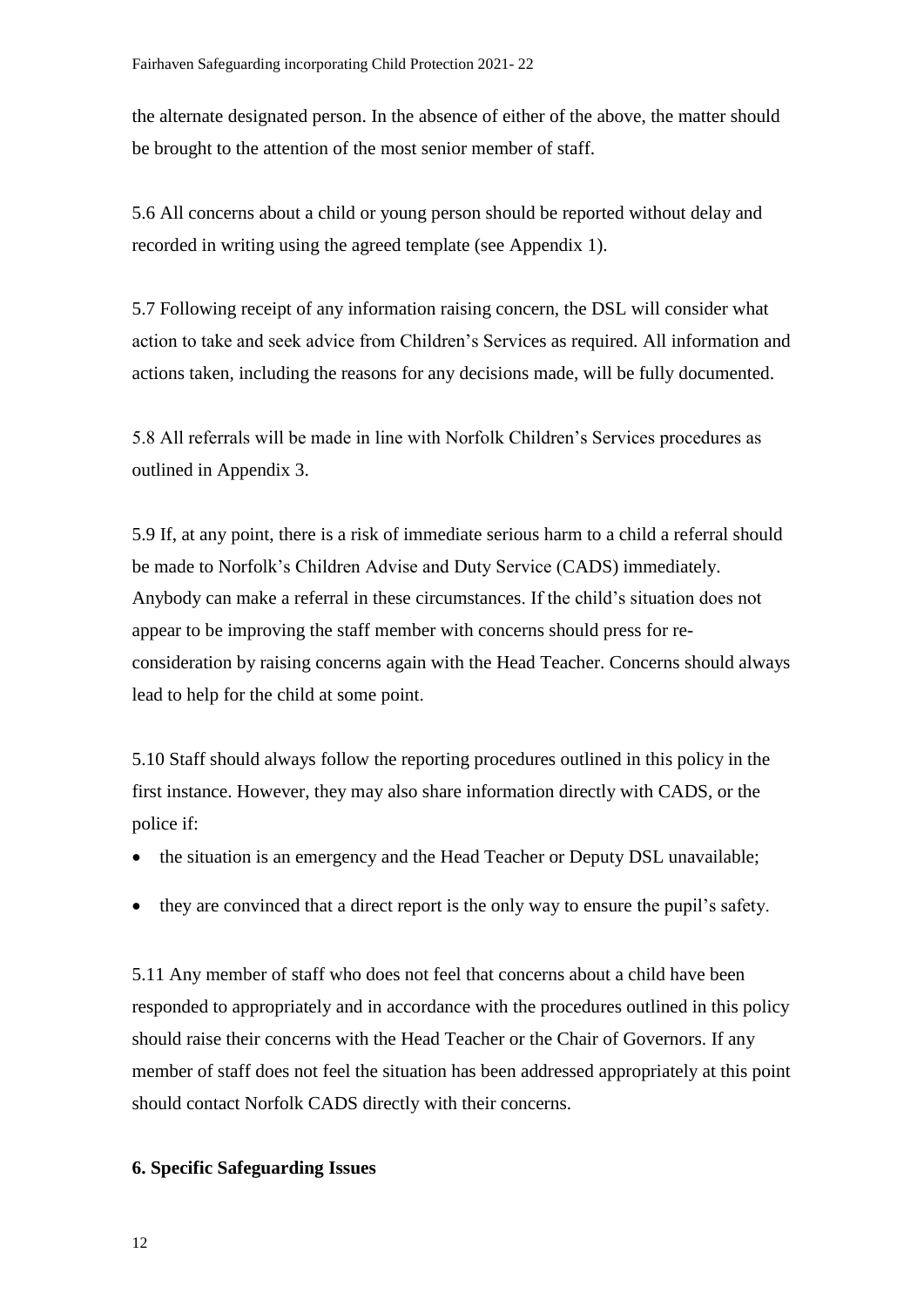## **Contextual safeguarding**

6.1 At Fairhaven Primary School we recognise that safeguarding incidents and/or behaviours can be associated with factors outside of the school environment and/or can occur between children outside of the school. This is known as contextual safeguarding. It is key that all school staff are aware of the definition of contextual safeguarding and when reporting concerns, they include as much information and background detail as possible so the DSL can make a referral with a holistic view of the child. This will allow any assessment to consider all the available evidence and the full context of any abuse.

6.2 We recognise that children with special educational needs and/or disabilities (SEND) can face additional safeguarding challenges and these are discussed in staff training. These additional barriers can include:

- assumptions that indicators of possible abuse such as behaviour, mood and injury relate to the child's disability without further exploration;
- children with SEN and disabilities can be disproportionally impacted by things like bullying- without outwardly showing any signs; and communication barriers and difficulties in overcoming these barriers.

6.3 At Fairhaven Primary School we recognise that a previously looked after child potentially remains vulnerable and all staff should have the skills, knowledge and understanding to keep previously looked after children safe. When dealing with looked after children and previously looked after children, it is important that all agencies work together and prompt action is taken when necessary to safeguard these children, who are a particularly vulnerable group.

# **Child Sexual Exploitation (CSE) and Child Criminal Exploitation (CCE): County Lines**

6.4 At Fairhaven Primary School we train staff to recognise that both CSE and CCE are forms of abuse and both occur where an individual or group takes advantage of an imbalance in power to coerce, manipulate or deceive a child into sexual or criminal activity. Whilst age may be the most obvious, this power imbalance can also be due to a range of other factors including gender, sexual identity, cognitive ability, physical strength, status, and access to economic or other resources. Victims can be exploited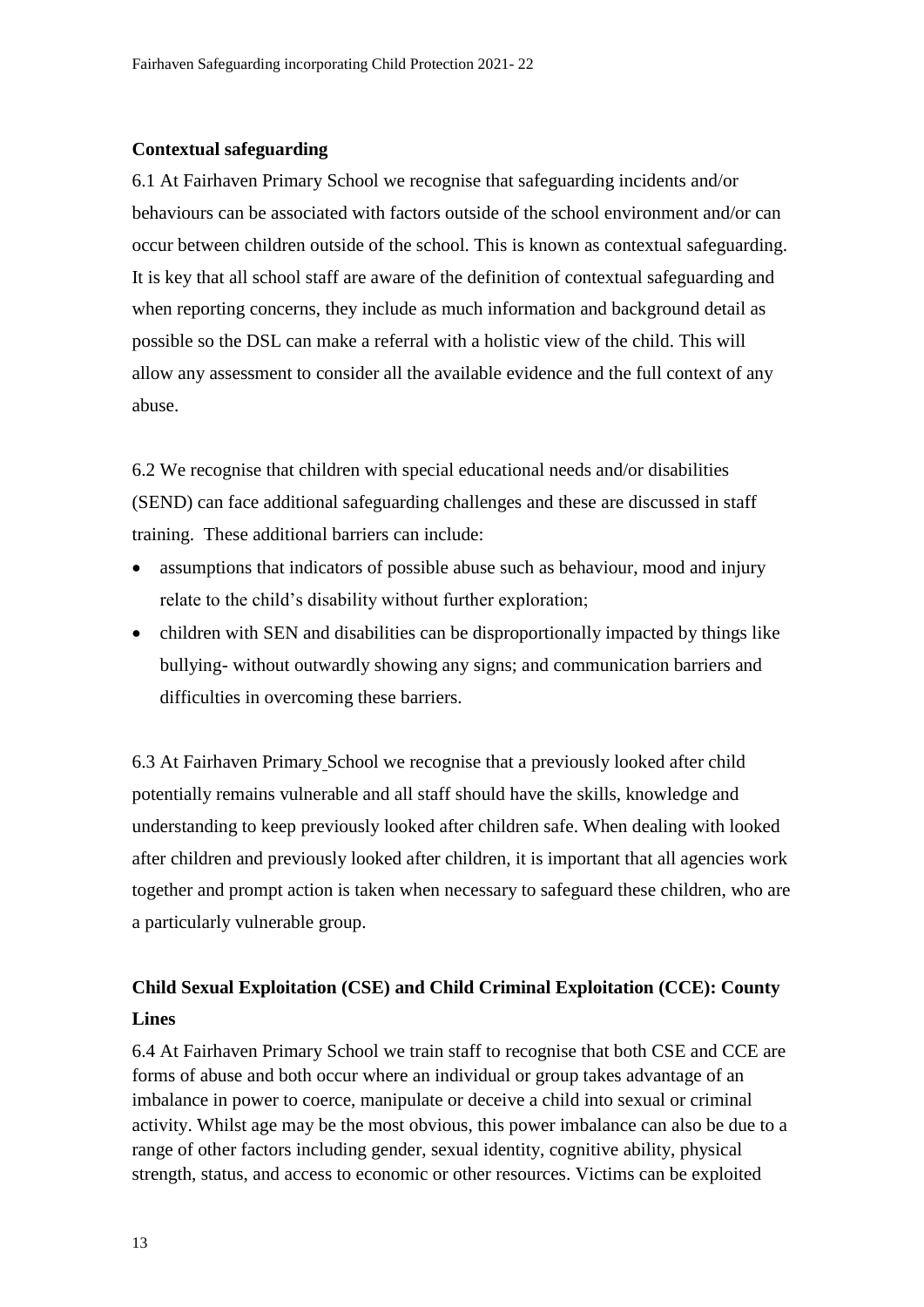even when activity appears consensual and it should be noted exploitation as well as being physical can be facilitated and/or take place online.

6.5 At Fairhaven Primary School we recognise that Child Sexual Exploitation is a form of child sexual abuse and this imbalance of power coerces, manipulates or deceives a child or young person into sexual activity (a) in exchange for something the victim needs or wants, and/or (b) for the financial advantage or increased status of the perpetrator. Child sexual exploitation does not always include physical contact, it can also occur through the use of technology.

6.6 At Fairhaven Primary School we understand that criminal exploitation of children is a geographically widespread form of harm that is a typical feature of county lines criminal activity. Drug networks or gangs groom and exploit children and young people to carry drugs and money from urban areas to suburban and rural areas, market and seaside towns. Key to identifying potential involvement in county lines are missing episodes, when the victim may have been trafficked for the purpose of transporting drugs. If a child is suspected to be at risk of or involved in county lines, a referral to the Children's Advice and Duty Service (CADS) will be made alongside consideration of availability of local services/third sector providers who offer support to victims of county lines exploitation.

# **So-called 'honour-based violence (including Female Genital Mutilation and Forced Marriage**

6.7 At Fairhaven Primary School we recognise that our staff are well placed to identify concerns and take action to prevent children from becoming victims of Female Genital Mutilation (FGM) and other forms of so-called 'honour-based' violence (HBV) and provide guidance on these issues through our safeguarding training. If staff have a concern regarding a child that might be at risk of HBV, they should inform the DSL who will activate local safeguarding procedures, using existing national and local protocols for multiagency liaison with police and children's social care.

6.8 Where FGM has taken place, since 31 October 2015 there has been a mandatory reporting duty placed on teachers. [Section 5B of the Female Genital Mutilation Act](http://www.legislation.gov.uk/ukpga/2003/31/section/5B)  [2003](http://www.legislation.gov.uk/ukpga/2003/31/section/5B) (as inserted by section 74 of the Serious Crime Act 2015) places a statutory duty upon teachers in England and Wales, to report to the police where they discover (either through disclosure by the victim or visual evidence) that FGM appears to have been carried out on a girl under 18. Those failing to report such cases will face disciplinary sanctions. We will provide guidance and support to our teachers on this requirement and further information on when and how to make a report can be found in the following Home Office guidance: [Mandatory Reporting of Female Genital Mutilation-](https://www.gov.uk/government/publications/mandatory-reporting-of-female-genital-mutilation-procedural-information) procedural [information](https://www.gov.uk/government/publications/mandatory-reporting-of-female-genital-mutilation-procedural-information) Home Office (December 2015)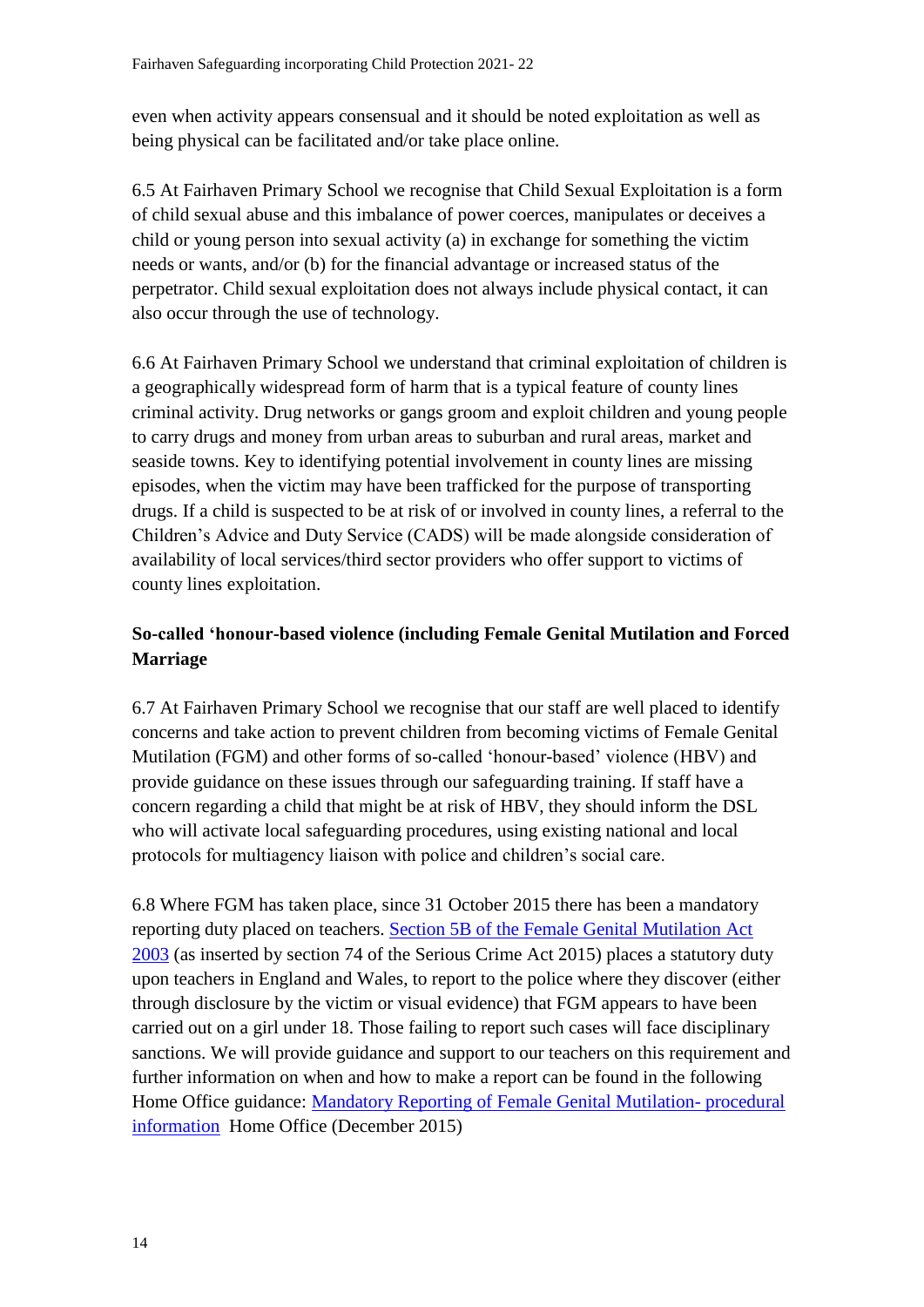6.9 At Fairhaven Primary School we recognise that forcing a person into a marriage is a crime in England and Wales. A forced marriage is one entered into without the full and free consent of one or both parties where violence, threats or any other form of coercion is used to cause a person to enter into a marriage. Threats can be physical or emotional and psychological. The Forced Marriage Unit has [statutory guidance](https://www.gov.uk/guidance/forced-marriage) and [Multi-agency](https://assets.publishing.service.gov.uk/government/uploads/system/uploads/attachment_data/file/322307/HMG_MULTI_AGENCY_PRACTICE_GUIDELINES_v1_180614_FINAL.pdf)  [guidelines](https://assets.publishing.service.gov.uk/government/uploads/system/uploads/attachment_data/file/322307/HMG_MULTI_AGENCY_PRACTICE_GUIDELINES_v1_180614_FINAL.pdf) and can be contacted for advice or more information: Contact 020 7008 0151 or email [fmu@fco.gov.uk](mailto:fmu@fco.gov.uk)

## **Preventing radicalisation and extremism**

6.10 We recognise that safeguarding against radicalisation and extremism is no different to safeguarding against any other vulnerability in today's society*.* At Fairhaven Primary School, we will ensure that:

- Through training, staff, volunteers and governors have an understanding of what radicalisation and extremism is, why we need to be vigilant in school and how to respond when concerns arise.
- There are systems in place for keeping pupils safe from extremist material when accessing the internet in our school by using effective filtering and usage policies.
- The DSL has received Prevent training and will act as the point of contact within our school for any concerns relating to radicalisation and extremism.
- The DSL will make referrals in accordance with [Norfolk Channel procedures](http://www.norfolklscb.org/wp-content/uploads/2016/05/Channel-Norfolk-SOP-April-2016.doc) and will represent our school at Channel meetings as required.
- Through our curriculum, we will promote the spiritual, moral, social and cultural development of pupils.

#### **Peer on peer abuse**

6.11 We recognise that children are also vulnerable to physical, sexual and emotional abuse by their peers or siblings. Abuse perpetrated by children can be just as harmful as that perpetrated by an adult, so it is important that all staff and volunteers to remember the impact on both the victim of the abuse as well as to focus on the support for the child or young person exhibiting the harmful behaviour. Such abuse will always be taken as seriously as abuse perpetrated by an adult and the same [safeguarding children](http://www.norfolklscb.org/about/policies-procedures/policies-and-procedures/)  [procedures](http://www.norfolklscb.org/about/policies-procedures/policies-and-procedures/) will apply in respect of any child who is suffering or likely to suffer significant harm. Staff must never tolerate or dismiss concerns relating to peer on peer abuse; it must never be tolerated or passed off as 'banter', 'just having a laugh' or 'part of growing up'.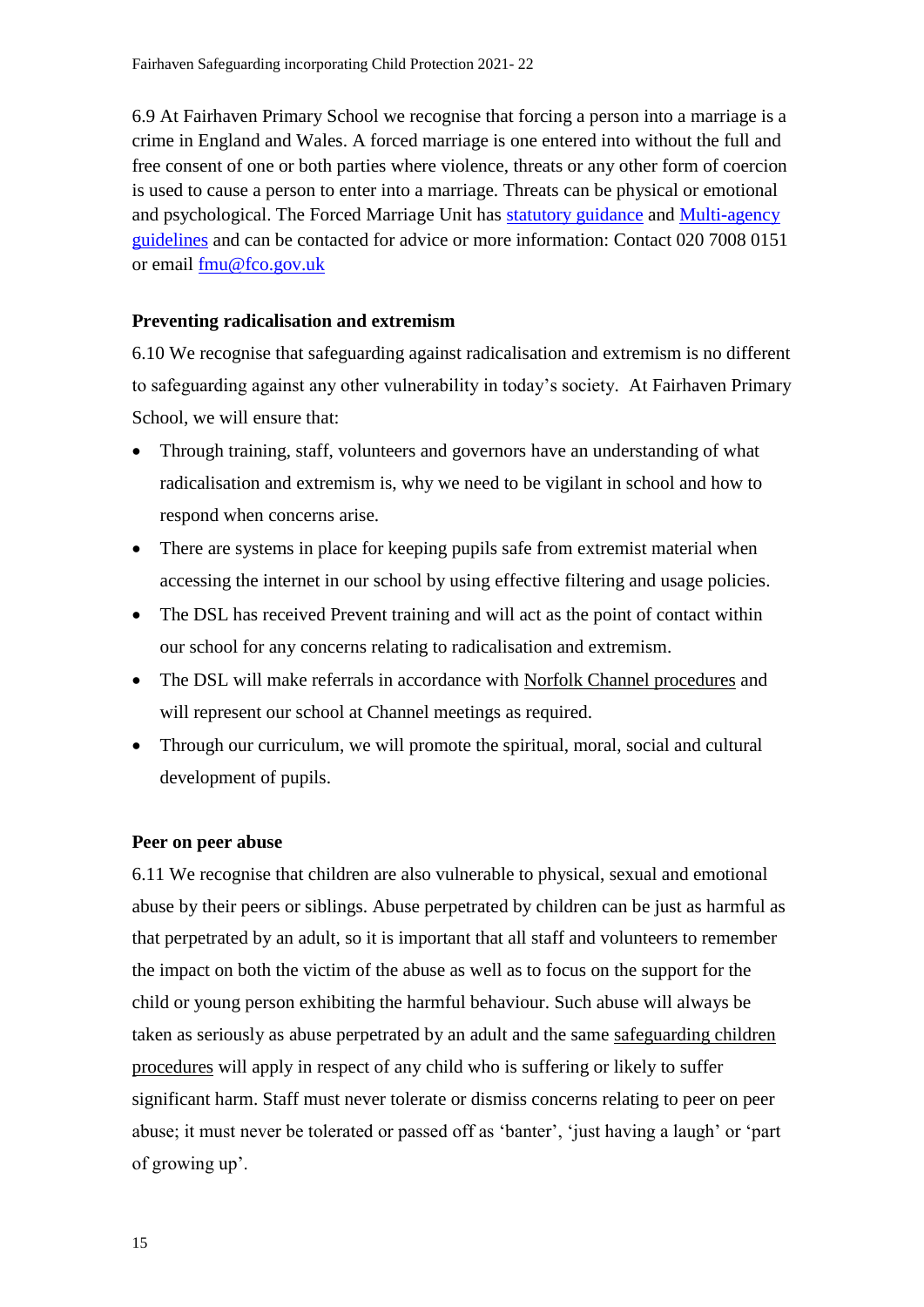6.12 At Fairhaven Primary School all staff are trained so that they are aware that safeguarding issues can manifest themselves via peer on peer abuse. This is most likely to include, but may not be limited to:

- bullying (including cyberbullying);
- physical abuse such as hitting, kicking, shaking, biting, hair pulling, or otherwise causing physical harm;
- sexual violence and sexual harassment;
- upskirting
- sexting (also known as youth produced sexual imagery); and
- initiation/hazing type violence and rituals.

6.12 All staff will understand that they should follow our safeguarding procedures for reporting a concern if they are worried about peer on peer abuse. The DSL will respond to any concerns related to peer on peer abuse in line with guidance outlined in Part five of 'Keeping Children Safe in Education' and ['Sexual violence and sexual harassment](https://www.gov.uk/government/uploads/system/uploads/attachment_data/file/719902/Sexual_violence_and_sexual_harassment_between_children_in_schools_and_colleges.pdf)  [between children in schools and colleges'](https://www.gov.uk/government/uploads/system/uploads/attachment_data/file/719902/Sexual_violence_and_sexual_harassment_between_children_in_schools_and_colleges.pdf) (May 2018). We will ensure that all concerns, discussions and decisions reached are clearly recorded and any identified actions are followed up.

6.14 We will work with other agencies as required to respond to concerns about sexual violence and harassment. We will seek consultations where there are concerns or worries about developmentally inappropriate or harmful sexual behaviour from the Harmful Sexual Behaviour (HSB) Team as required so that we ensure we are offering the right support to the child(ren). Support will depend on the circumstances of each case and the needs of the child, it may include completion of risk assessments to support children to remain in school whilst safeguarding other children and the victim, delivery of early intervention in respect of HSB and/or referral to [The Harbour Centre Sexual](https://imsva91-ctp.trendmicro.com/wis/clicktime/v1/query?url=http%3a%2f%2fwww.theharbourcentre.co.uk&umid=FBE9BDB9-708E-D505-89DC-98F88EDBB8B3&auth=76a36a0301cf7179612a4414203a61368905a968-d55fef71915a120f9ba7f760435220bc4a8fca8b)  [Assault Referral Centre](https://imsva91-ctp.trendmicro.com/wis/clicktime/v1/query?url=http%3a%2f%2fwww.theharbourcentre.co.uk&umid=FBE9BDB9-708E-D505-89DC-98F88EDBB8B3&auth=76a36a0301cf7179612a4414203a61368905a968-d55fef71915a120f9ba7f760435220bc4a8fca8b) (SARC) where a pupil discloses a rape, an attempted rape or a serious sexual assault whether this has happened recently or in the past. The assault does not have to have taken place in Norfolk but the victim must live in Norfolk to access support. The SARC also has a 24/7 helpline 01603 276381 if pupils or staff need to speak to a Crisis Worker for help & advice. Referral forms can be found on The Harbour Centre website*.*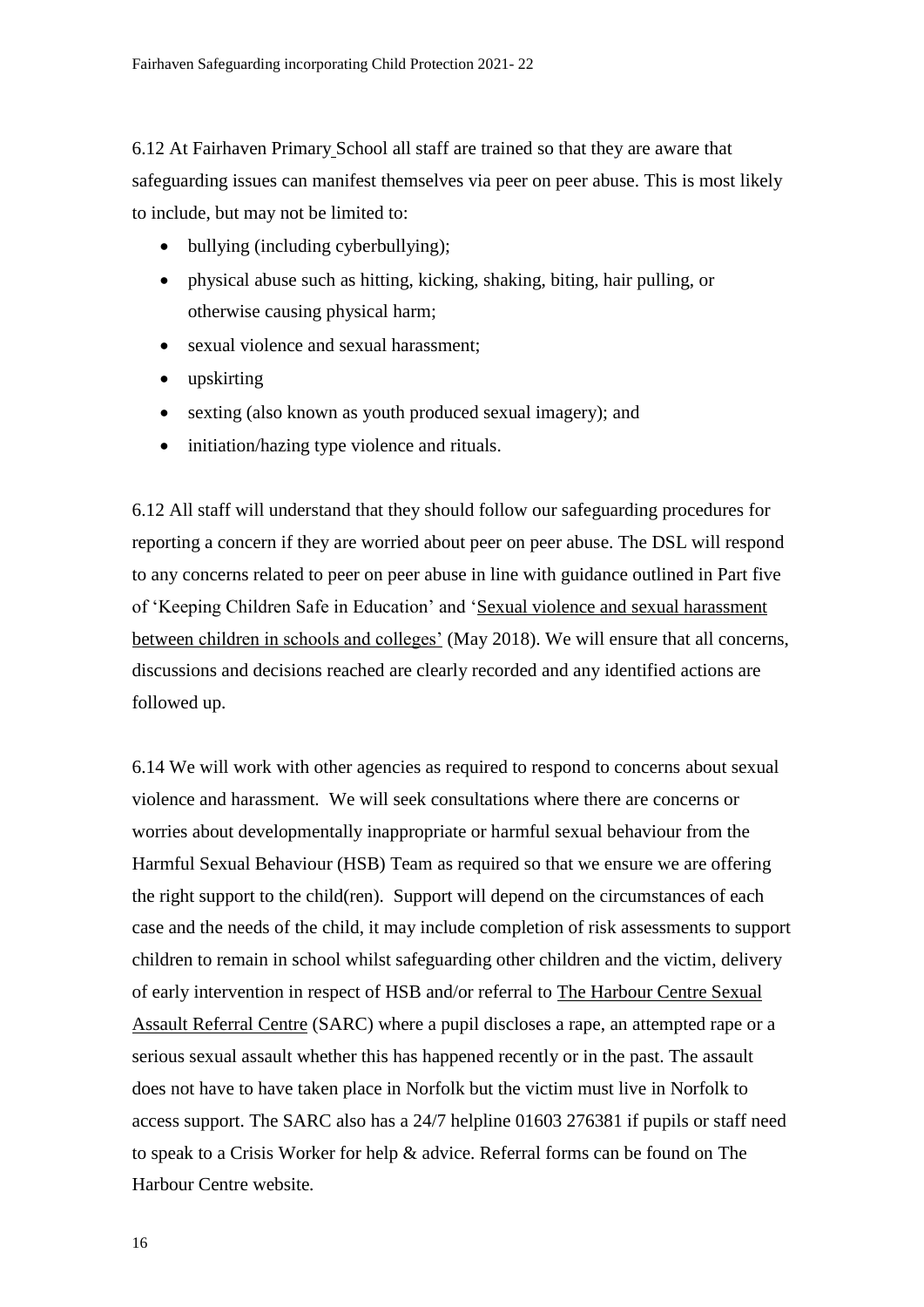### **Safeguarding responses to children who go missing**

6.15 At Fairhaven Primary School all staff should be aware of the safeguarding responsibilities for children who are missing education, particularly on repeat occasions, to help identify the risk of abuse and neglect, including sexual abuse or exploitation, and to help prevent the risks of their going missing in future.

6.16 At Fairhaven Primary School we adhere to the following procedures and processes to ensure there is an appropriate safeguarding response to children who missing:

- An attendance register is taken at the start of the first session of each school day and once during the second session;
- We make every effort to contact parents and carers and follow up with the emergency contacts held;
- We hold at least two emergency contact numbers for each of the pupils on our roll wherever possible.
- Staff will alert DSLs to any concerns raised regarding children who are absent from school;
- The Head Teacher and ASDP will meet regularly to ensure that each response is thorough and takes into account all the relevant information about individual children;
- We will follow the procedures outlined in our attendance policy including undertaking first day calling and monitoring data to ensure we intervene early in cases of poor attendance and/or unexplained absences.
- When removing a child from roll at the standard and non-standard transition points we will inform the Local Authority in accordance with statutory requirements and pass on all safeguarding files.

At Fairhaven Primary School any absence not adequately explained by a parent/carer is followed up; initially by a telephone call, but if this does not elicit a suitable response, by letter and a face to face interview with parent/carer. Should attendance not improve the absence(s) would be reported to the Attendance Officer.

# **Mental Health**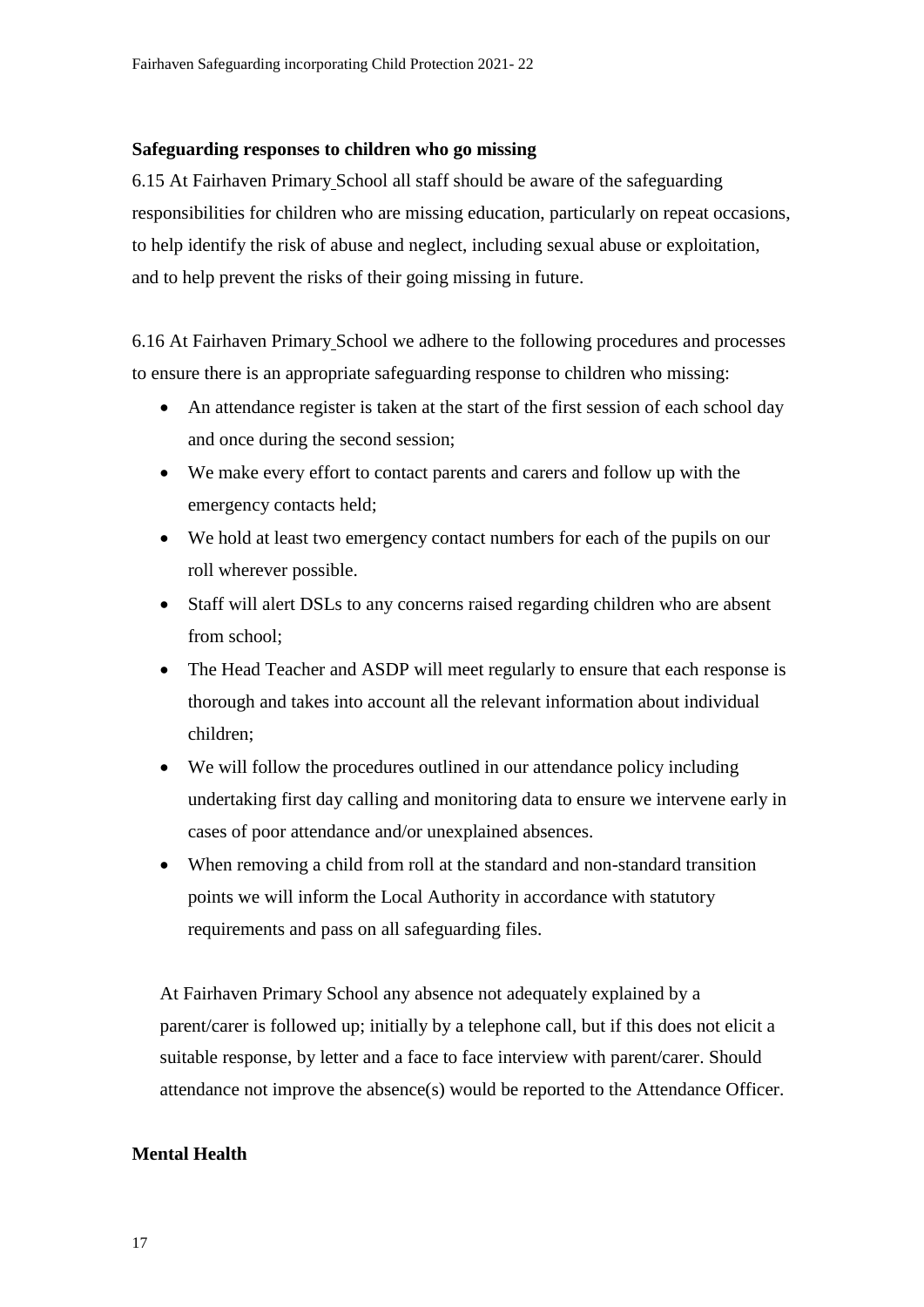6.17 At Fairhaven Primary School all staff are made aware, through training, that mental health problems can, in some cases, be an indicator that a child has suffered or is at risk of suffering abuse, neglect or exploitation. Our staff are well placed to observe children day-to-day and identify those whose behaviour suggests that they may be experiencing a mental health problem or be at risk of developing one. 6.18 We understand that where children have suffered abuse and neglect, or other potentially traumatic adverse childhood experiences, this can have a lasting impact throughout childhood, adolescence and into adulthood. Therefore, through training, staff are aware of how children's experiences, can impact on their mental health, behaviour and education. All staff are aware that I if they have a mental health concern about a child that is *also* a safeguarding concern, they should take immediate action by passing the information on to a Designated Safeguarding Lead.

6.19 At Fairhaven Primary School we have clear systems and processes in place for identifying possible mental health problems and work with other agencies as required to respond to these concerns. Designated Safeguarding Leads make reference to the [Mental Health and Behaviour in Schools'](https://www.gov.uk/government/publications/mental-health-and-behaviour-in-schools--2) DfE guidance for further support.

# **7. RECORDS AND INFORMATION SHARING**

7.1 If staff are concerned about the welfare or safety of any child at our school they will record their concern on the agreed reporting form (Appendix 1). They should ensure that the form is signed and dated. Any concerns should be passed to the DSL without delay.

7.2 Any information recorded will be kept in a separate named file, in a secure cabinet and not with the child's academic file. These files will be the responsibility of the DSL. Child protection information will only be shared within school on the basis of 'need to know in the child's interests' and on the understanding that it remains strictly confidential.

7.3 Child protection information will only be kept in the file and this file will be kept up to date. Records of concern, copies of referrals, invitations to child protection conferences, core groups and reports will be stored here. All our safeguarding files will include; a chronology, contents front cover and will record significant events in the child's life.

7.4 When a child leaves our school, the DSL will make contact with the DSL at the new school and will ensure that the child protection file is forwarded to the receiving school in an appropriately agreed manner. We will retain evidence to demonstrate how the file has been transferred; this may be in the form of a written confirmation of receipt from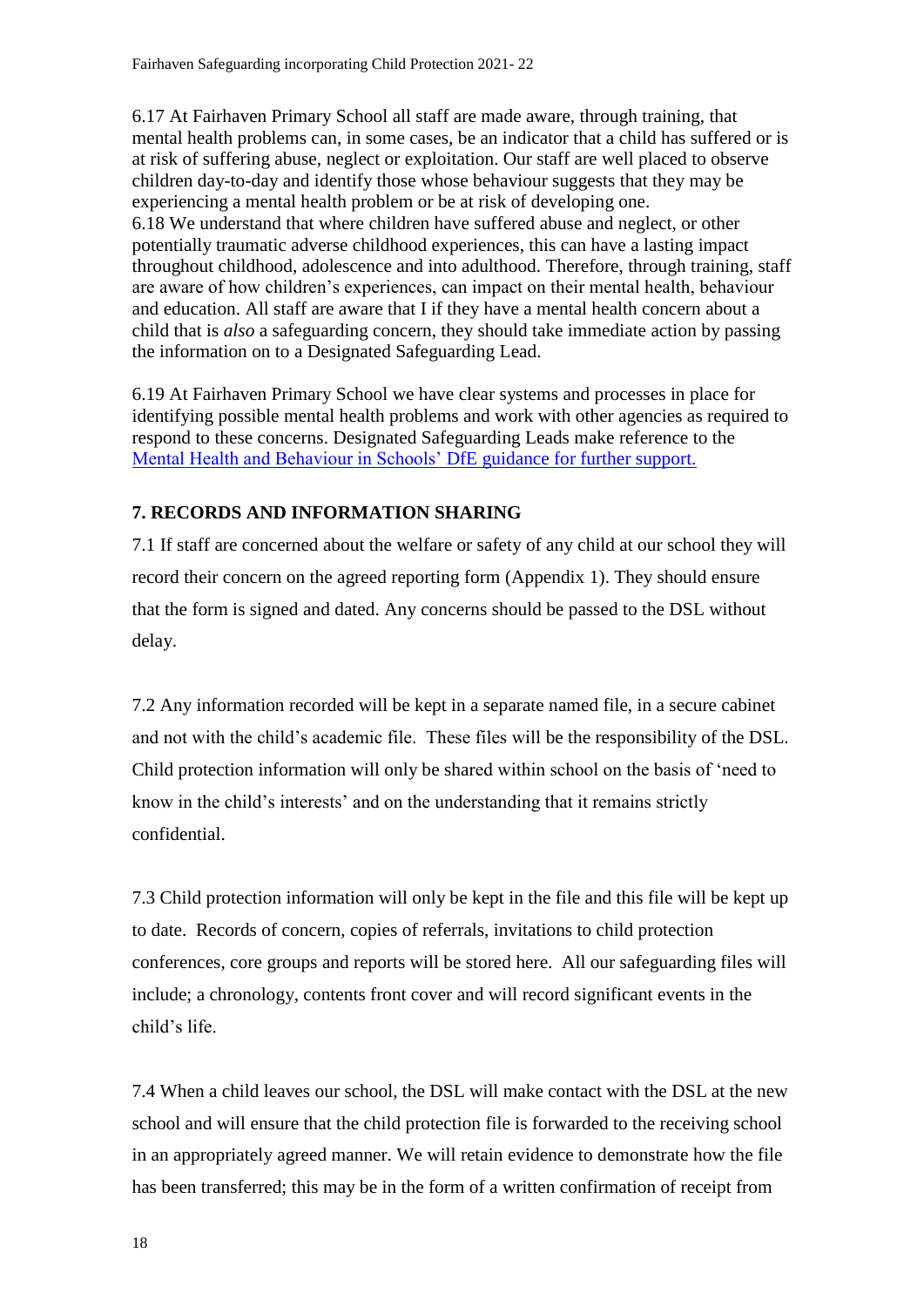the receiving school and/or evidence of recorded delivery. Where a parent elects to remove their child from the school roll to home educate, the school will make arrangements to pass any safeguarding concerns to the Services to Home Educators Team within Norfolk County Council.

## **8. WORKING WITH PARENTS & CARERS**

8.1 Fairhaven Primary School is committed to working in partnership with parents/carers to safeguard and promote the welfare of children and to support them to understand our statutory responsibilities in this area.

8.2 When new pupils join our school, parents and carers will be informed that we have a safeguarding policy. A copy will be provided to parents on request and is available on the school website. Parents and carers will be informed of our legal duty to assist our colleagues in other agencies with child protection enquiries and what happens should we have cause to make a referral to Children's Services.

8.3 We are committed to working with parents and carers positively, openly and honestly. We ensure that all parents and carers are treated with respect, dignity and courtesy. We respect parents and carers rights to privacy and confidentiality and will not share sensitive information unless we have permission or it is necessary to do so in order to safeguard a child from harm.

8.4 We will seek to share with parents and carers any concerns we may have about their child *unless* to do so may place a child at increased risk of harm. A lack of parental or carer engagement or agreement regarding the concerns the school has about a child will not prevent the DSL making a referral to Children's Services in those circumstances where it is appropriate to do so.

8.5 In order to keep children safe and provide appropriate care for them, the school requires parents to provide accurate and up to date information regarding:

- Full names and contact details of all adults with whom the child normally lives;
- Full names and contact details of all persons with parental responsibility (if different from above);
- Emergency contact details (if different from above);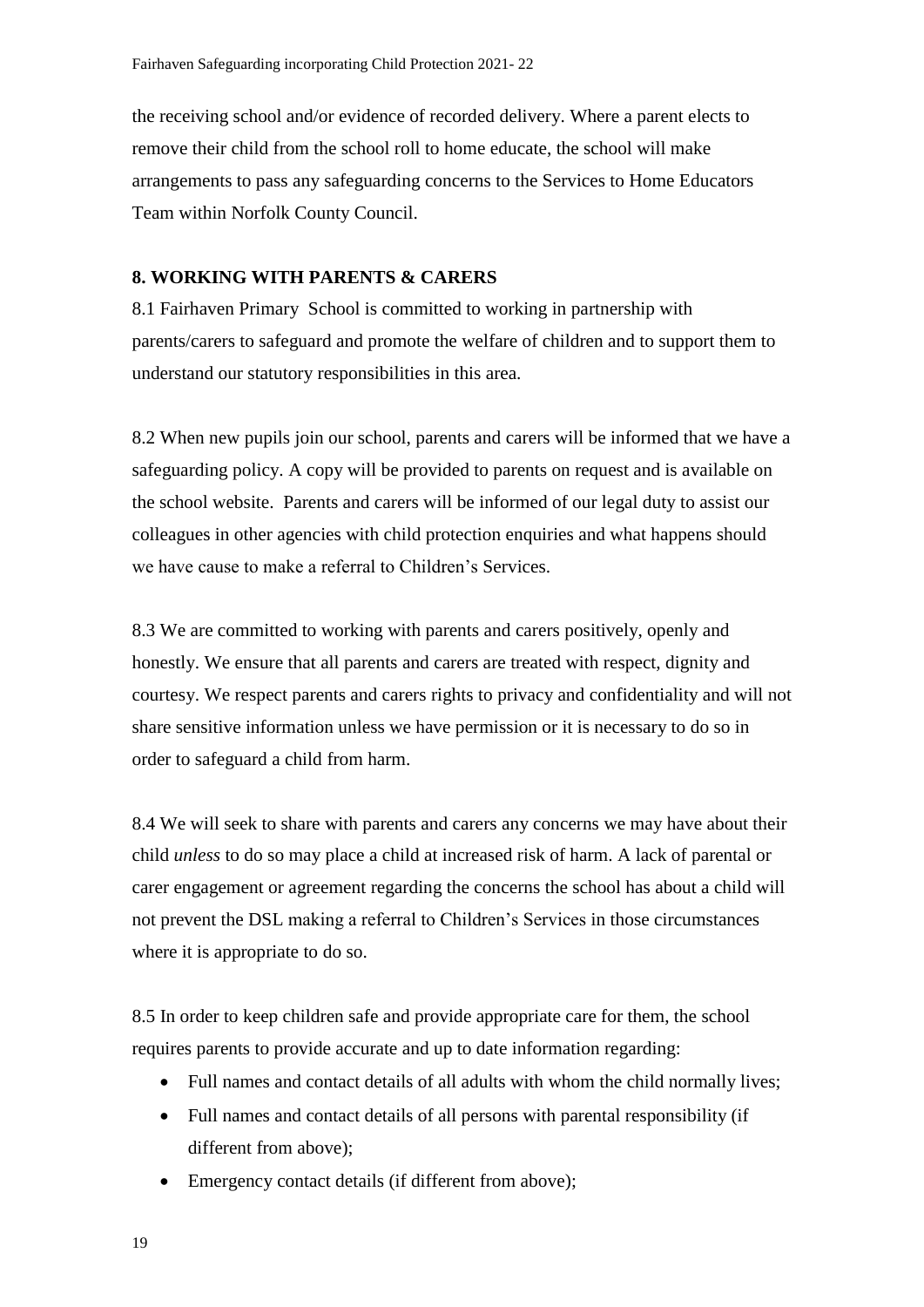Full details of any other adult authorised by the parent to collect the child from school (if different from the above).

The School will retain this information on the pupil file. The school will only share information about pupils with adults who have parental responsibility for a pupil or where a parent has given permission and the school has been supplied with the adult's full details in writing.

#### 8.6 **Operation Encompass**

At Fairhaven CE VA Primary School we are working with Norfolk Constabulary and Norfolk Children's Services to identify and provide appropriate support to pupils who have experienced domestic violence in their household; this scheme is called Operation Encompass. In order to achieve this, Norfolk Multi-agency Safeguarding Hub will share police information of all domestic incidents, where one of our pupils has been present, with the Designated Safeguarding Lead(s). On receipt of any information, the designated Safeguarding Lead will decide on the appropriate support the child requires, this could be silent or overt. All information sharing and resulting actions will be undertaken in accordance with the 'Norfolk Joint Agency Protocol for Domestic Abuse – Notifications to School'. We will record and store this information in accordance with the record keeping procedures outlined in this policy.

## **9. CHILD PROTECTION CONFERENCES**

9.1 Children's Services will convene a Child Protection conference once a child protection enquiry under Section 47 of the Children Act 1989 has been undertaken and the child is judged to be at continuing risk of significant harm. A review conference will take place once a child has been made the subject of a Child Protection Plan in order to monitor the safety of the child and the required reduction in risk.

9.2 Staff members may be asked to attend a child protection conference or core group meetings on behalf of the school in respect of individual children. Usually the person representing the school at these meetings will be the Head Teacher or DSL. In any event, the person attending will need to have as much relevant up to date information about the child as possible; any member of staff may be required to contribute to this process.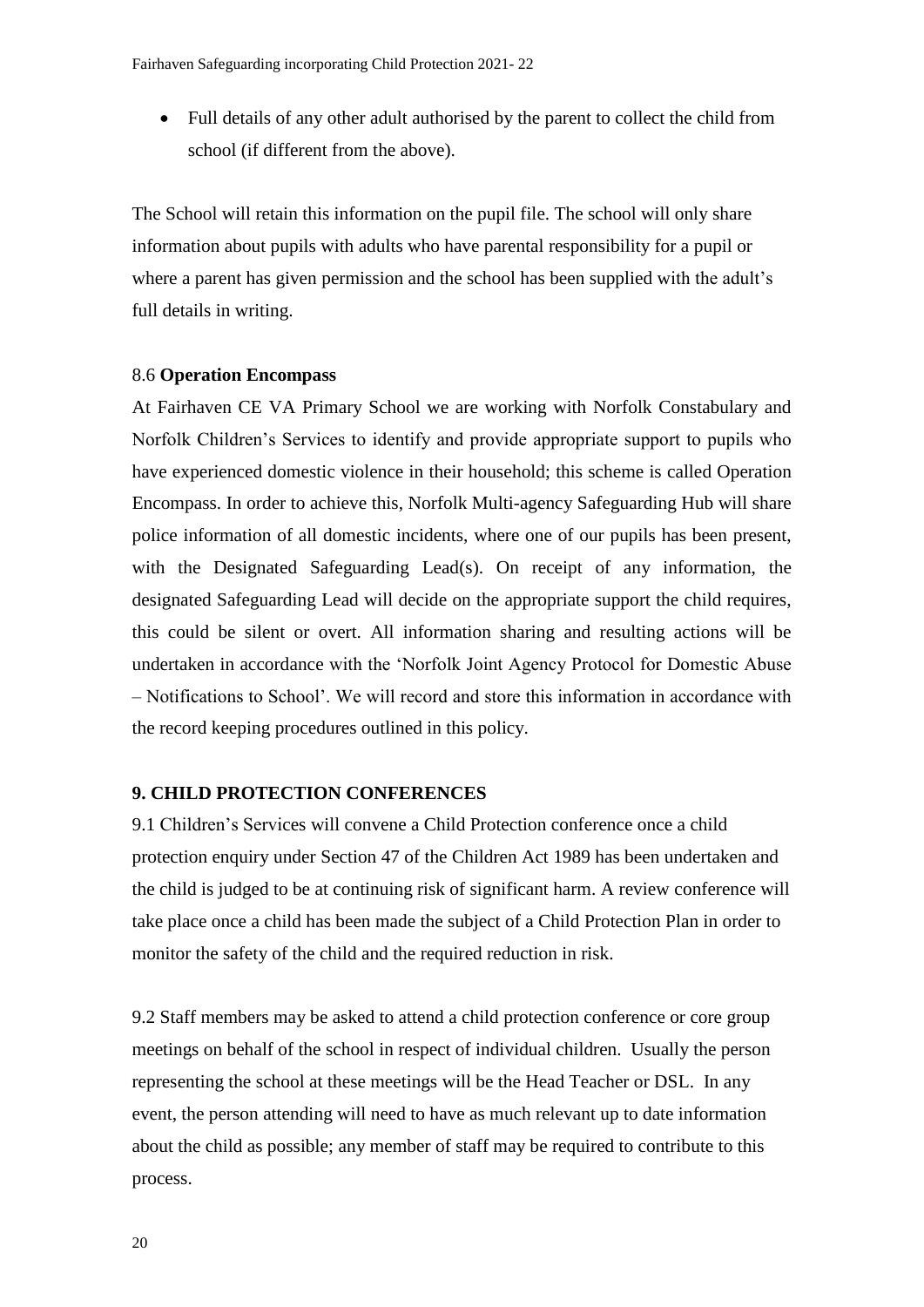9.3 All reports for child protection conferences will be prepared in advance using the guidance and template [report](http://www.schools.norfolk.gov.uk/download/ncc169080) provided by the NSCB. The information contained in the report will be shared with parents before the conference as appropriate and will include information relating to the child's physical, emotional and intellectual development and the child's presentation at school. In order to complete such reports, all relevant information will be sought from staff working with the child in school.

9.4 Clearly child protection conferences can be upsetting for parents. We recognise that we are likely to have more contact with parents than other professionals involved. We will work in an open and honest way with any parent whose child has been referred to Children's Services or whose child is subject to a child protection plan. Our responsibility is to promote the protection and welfare of all children and our aim is to achieve this in partnership with our parents.

#### **10. SAFER RECRUITMENT**

10.1 We will ensure that the Head Teacher and at least one member of the Governing Body have completed appropriate safer recruitment training. At all times the Head Teacher and Governing Body will ensure that safer recruitment practices are followed in accordance with the requirements of *'Keeping Children Safe in Education'*, DfE (2020). At least one person involved in conducting an interview will have received safer recruitment training.

10.2 At Fairhaven Primary School we will use the recruitment and selection process to deter and reject unsuitable candidates. We require evidence of original academic certificates. We do not accept testimonials and insist on taking up references prior to interview. We will question the contents of application forms if we are unclear about them, we will undertake enhanced Disclosure and Barring Service (DBS) checks and use any other means of ensuring we are recruiting and selecting the most suitable people to work with our children.

10.3 We will maintain a Single Central Register (SCR) of all safer recruitment checks carried out in line with statutory requirements. A senior member of staff will check the SCR regularly to ensure that it meets statutory requirements.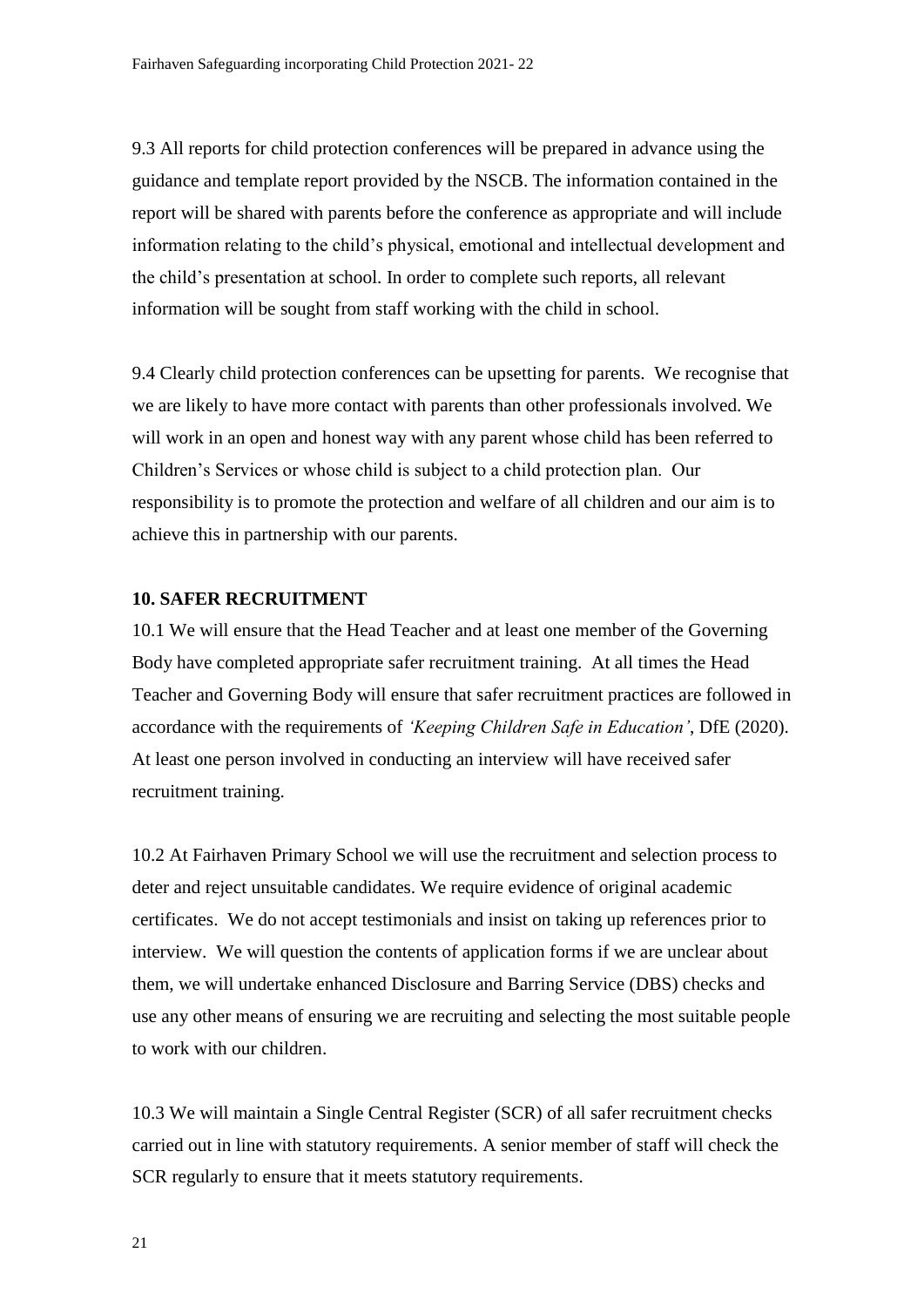#### **11. SAFER WORKING PRACTICE**

11.1 All adults who come into contact with our children have a duty of care to safeguard and promote their welfare. There is a legal duty placed upon us to ensure that all adults who work with or on behalf of our children are competent, confident and safe to do so.

11.2 All staff will be provided with a copy of our school's code of conduct at induction. They will be expected to know our school's Code of Conduct and policy for positive handling. There will be occasion when some form of physical contact is inevitable, for example if a child has an accident or is hurt or is in a situation of danger to themselves or others around them. However, at all times the agreed policy for safe restraint must be adhered to. A list of staff that have accessed Norfolk Steps training will be kept by the Head Teacher.

11.3 If staff, visitors, volunteers or parent helpers are working with children alone they will, wherever possible, be visible to other members of staff. They will be expected to inform another member of staff of their whereabouts in school, who they are with and for how long. Doors, ideally, should have a clear glass panel in them and be left open.

11.4 Guidance about acceptable conduct and safe practice will be given to all staff and volunteers during induction. These are sensible steps that every adult should take in their daily professional conduct with children. This advice can be found in '*[Guidance](http://www.schools.norfolk.gov.uk/download/ncc097068)  [for Safer Working Practices for Adults who work with Children and Young People in](http://www.schools.norfolk.gov.uk/download/ncc097068)  [Education Settings](http://www.schools.norfolk.gov.uk/download/ncc097068)*' (May 2019). All staff and volunteers are expected to carry out their work in accordance with this guidance and will be made aware that failure to do so could lead to disciplinary action.

## **12. MANAGING ALLEGATIONS AGAINST STAFF & VOLUNTEERS**

12.1 Our aim is to provide a safe and supportive environment which secures the wellbeing and very best outcomes for the children at our school. We do recognise that sometimes the behaviour of adults may lead to an allegation of abuse being made.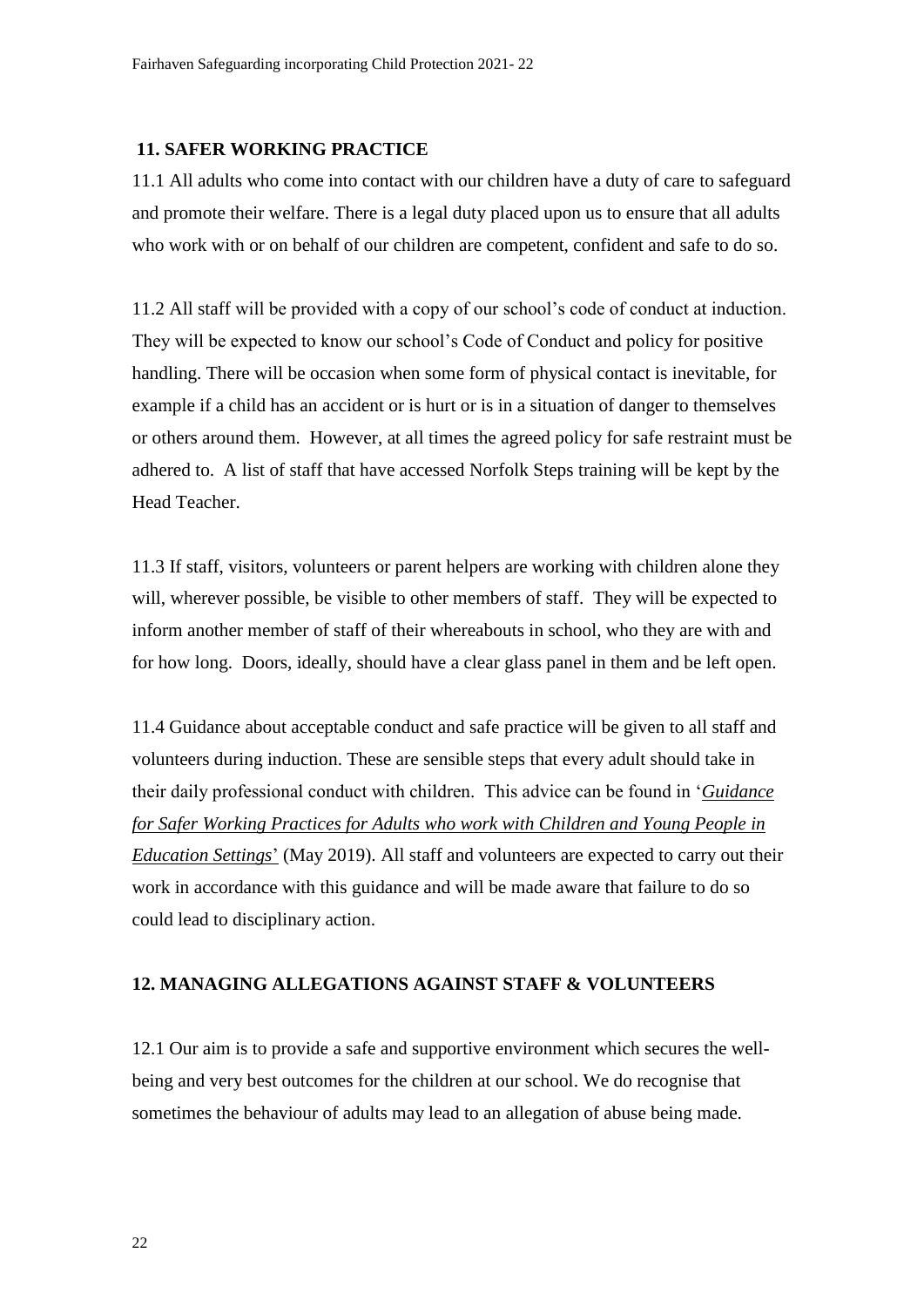12.2 Allegations sometimes arise from a differing understanding of the same event, but when they occur they are distressing and difficult for all concerned. We also recognise that many allegations are genuine and there are some adults who deliberately seek to harm or abuse children. There may also be circumstances where a member of staff or volunteer is involved in an incident outside of school/college which did not involve children but could have an impact on their suitability to work with children; this is known as transferrable risk.

12.3 We will take all possible steps to safeguard our children and to ensure that the adults in our school are safe to work with children. We will always ensure that the procedures outlined in *[Norfolk Safeguarding Children Board Protocol: Allegations](http://www.norfolklscb.org/about/policies-procedures/8-3-allegations-against-persons-who-work-with-children/)  [Against Persons who Work with Children](http://www.norfolklscb.org/about/policies-procedures/8-3-allegations-against-persons-who-work-with-children/)* and Part 4 of *'Keeping Children Safe in Education'*, DfE (2018) are adhered to and will seek appropriate advice. The first point of contact for schools regarding LADO issues is via the Local Authority Duty Desk on 01603 307797. A Duty Advisor will give advice and guidance on next steps. If the advice is to make a referral to LADO then the form should be completed. Direct contact details for the LADO are- e-mail: [LADO@norfolk.gov.uk](mailto:LADO@norfolk.gov.uk) or telephone 01603 223473.

12.4 If an allegation is made or information is received about any adult who works in our setting which indicates that they may be unsuitable to work with children, the member of staff receiving the information should inform the Head Teacher immediately. This includes concerns relating to agency and supply staff and volunteers. Should an allegation be made against the Head Teacher, this will be reported to the Chair of Governors. In the event that neither the Head Teacher nor Chair of Governors is not contactable on that day, the information must be passed to and dealt with by either the member of staff acting as Head Teacher or the Vice Chair of Governors. In the event of allegations of abuse being made against the Head teacher, the procedure described in 12.3 should be followed.

12.5 The Head Teacher or Chair of Governors will seek advice from the LADO within one working day. No member of staff or the governing body will undertake further investigations before receiving advice from the LADO.

12.6 When using a supply agency, we inform the agency of our process for managing allegations against staff and keep them up to date with any policy developments. Where concerns are raised about an individual and the school is not their employer, we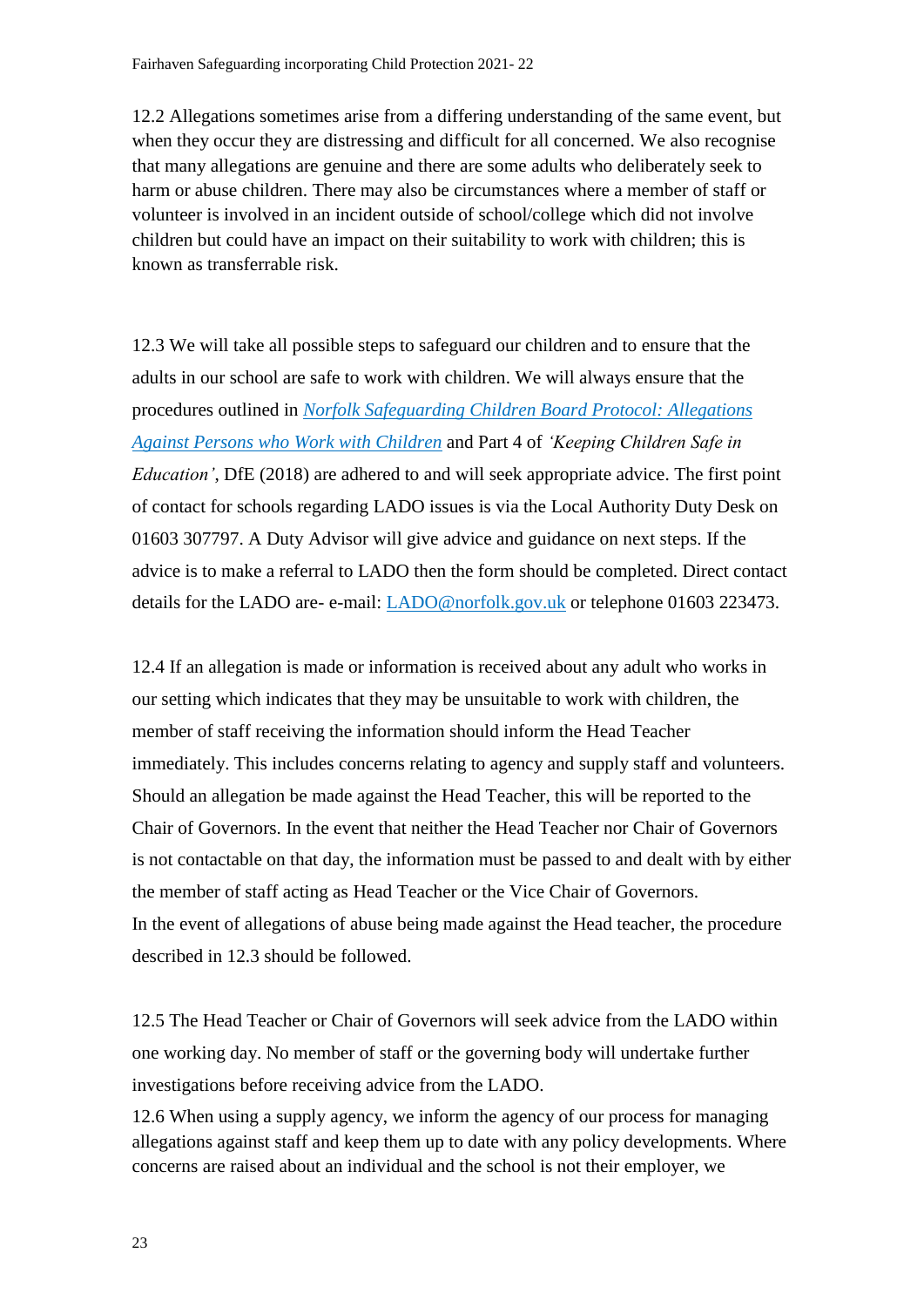recognise that we still have responsibility to ensure allegations are dealt with properly. In order to achieve this, we will liaise with relevant parties including the LADO to determine a suitable outcome. Whilst the supply agency should be fully involved and co-operate with any enquiries from the LADO, police and/or children's services, we recognise that the school will usually take the lead in conducting an investigation as we have direct access to any affected children and other school staff to collect the facts.

12.7 Any member of staff or volunteer who does not feel confident to raise their concerns with the Head Teacher or Chair of Governors should contact the LADO directly on 01603 223473. Further national guidance can be found at: [Advice on](https://www.gov.uk/whistleblowing)  [whistleblowing.](https://www.gov.uk/whistleblowing) The [NSPCC whistleblowing helpline](https://www.gov.uk/government/news/home-office-launches-child-abuse-whistleblowing-helpline) is also available for staff who do not feel able to raise concerns regarding child protection failures internally. Staff can call: 0800 028 0285 – line is available from 8:00am to 8:00pm, Monday to Friday or via e-mail: help@nspcc.org.uk.

12.7 The School has a legal duty to refer to the Disclosure and Barring Service anyone who has harmed, or poses a risk of harm, to a child, or if there is reason to believe the member of staff has committed one of a number of listed offences, and who has been removed from working (paid or unpaid) in regulated activity, or would have been removed had they not left. The DBS will consider whether to bar the person. If these circumstances arise in relation to a member of staff at our school, a referral will be made as soon as possible after the resignation or removal of the individual in accordance with advice from the LADO and/or HR.

# **14 RELEVANT POLICIES**

To underpin the values and ethos of our school and our intent to ensure that pupils at our school are appropriately safeguarded the following policies are also included under our safeguarding umbrella:

- Staff Code of Conduct
- Anti-Bullying
- Behaviour
- Recruitment & Selection
- Whistle-blowing
- Attendance
- On-line Safety